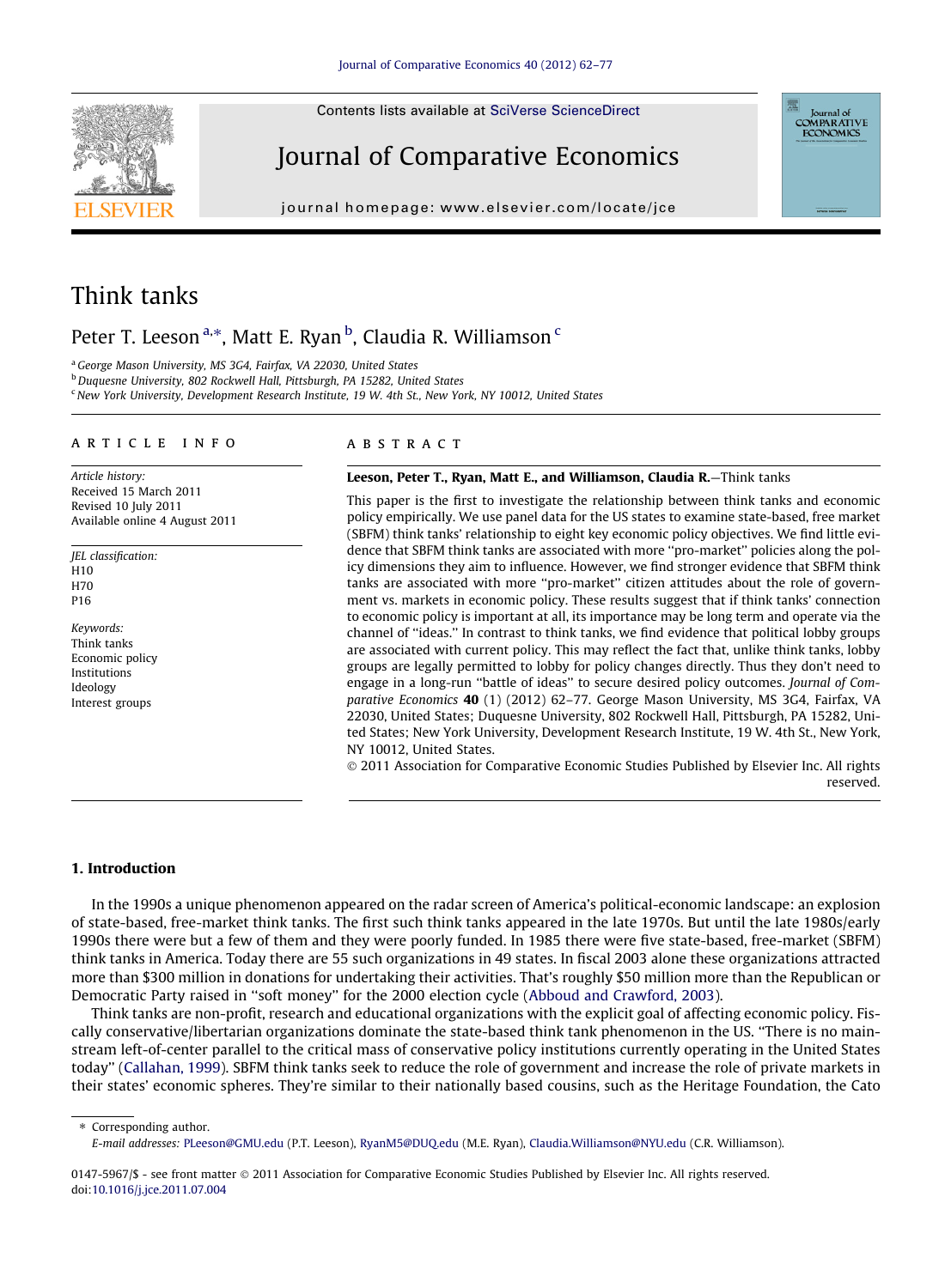Institute, and the Manhattan Institute, but concerned with state-level policies and more narrowly focused on strictly economic issues.

This paper is the first to investigate SBFM think tanks' relationship to economic policy empirically.<sup>1</sup> We use panel data for the US states from 1997 to 2009 to examine the connection between SBFM think tank spending and the economic policies these think tanks hope to influence. Using think tanks' mission statements we analyze eight specific economic policies that fall into three major policy areas: tax policy, government spending policy, and privatization policy.

Our study contributes the field of comparative political economy by exploring a potentially important and hitherto unexplored source of policy and institutional variation across political economies: think tanks. Unlike most studies in comparative political economy, which examine the consequences of and potential contributors to policy and institutional differences across national political economies, our study focuses on potential contributors to policy and institutional differences across sub-national political economies: the American states.<sup>2</sup>

Today free-market think tanks interested in affecting their public policy climates exist in nations throughout the world. Free-market think tanks are especially prominent in the former socialist countries of Central and Eastern Europe. One can find them in Albania, Azerbaijan, Belarus, Bulgaria, Croatia, the Czech Republic, Kyrgyzstan, Lithuania, Macedonia, Montenegro, Poland, Romania, Serbia, Slovakia, Slovenia, and Tajikistan, to name only a few.

Despite the proliferation of free-market think tanks globally, such think tanks have by far the longest history and are by far most numerous in the American states. Thus if think tanks have an important relationship to economic policy differences, such as tax policy, spending policy, and the range of activities performed by government vs. the market, or an important relationship to institutional differences, in particular informal ones, such as citizens' beliefs about the proper role of government vs. the market, in any political economies, we should be able to find that relationship by looking at these ones.

Our analysis finds little evidence that SBFM think tanks are associated with more ''pro-market'' policies along the policy dimensions they aim to influence. However, this finding may reflect the fact that think tanks are only importantly connected to economic policy in the long run rather than reflecting think tanks' unimportance for policy altogether.

SBFM think tanks' primary means of potential policy influence is through shifting public opinion about the role of government vs. the market. Since changing citizens' attitudes sufficiently to catalyze policy change likely requires decades rather than years, and our panel spans only 13 years, our analysis would be unable to detect think tanks' long-run relationship to policy even if that relationship existed and were important. While we wouldn't expect think tanks to display a detectable relationship to current economic policy in this case, they may nonetheless display a detectable relationship to citizens' attitudes about the role of government vs. markets in public policy. Think tank activity should have shifted those attitudes, even though not sufficiently at this stage to be manifested in policy.

To investigate this possibility we consider think tanks' relationship to citizens' attitudes toward government vs. markets. We use questions from the General Social Surveys (2009) that ask respondents their opinions about government's relationship to the economy. We find that where SBFM think tank spending is higher, citizens have measurably more ''pro-market'' attitudes toward economic policy. These results suggest that if think tanks' connection to economic policy is important at all, its importance may be long term and operate via the channel of ''ideas.''

In contrast to think tanks, we find evidence that political lobby groups are associated with current policy. Special interest groups' stronger association with current policy may stem from the fact that, unlike think tanks, these groups are able to influence economic policy directly by lobbying policymakers. Special interest groups aren't legally barred from lobbying activity, as think tanks are. Thus they don't need to engage in a long-run ''battle of ideas'' to secure desired policy outcomes.

Our empirical analysis is only a first step in better understanding whether and how think tanks may be associated with economic policies and institutions. It precludes causal inferences and is unavoidably limited by the nature of the data that are available. Still, the basic relationships (or lack thereof) our analysis finds provide an important, initial glimpse into how think tanks may be connected to differences in economic policy and institutions across political economies.

## 2. Data and empirical strategy

#### 2.1. Data

Think tanks are non-partisan, non-profit, research and educational organizations. The IRS classifies them as  $501(c)(3)$ organizations.  $501(c)(3)$  organizations are tax exempt. To secure  $501(c)(3)$  status the IRS requires that an organization ''not attempt to influence legislation as a substantial part of its activities and'' stipulates that ''it may not participate in any campaign activity for or against political candidates" [\(IRS, 2007\)](#page-15-0). Thus, in contrast to lobby groups, think tanks are legally prohibited from traditional lobbying activities and from providing any support to candidates for public office.

<sup>&</sup>lt;sup>1</sup> A handful of books speculate broadly about think tanks' relationship to policy (see, [Rich, 2006; Smith, 1993; Abelson, 2002; Ricci, 1993; Stefancic and](#page-15-0) [Delgado, 1996](#page-15-0)). However, none analyze think tanks' relationship to public policy empirically and all focus on national rather than state-based think tanks.

 $2$  The literature in comparative political economy that explores such differences across countries is voluminous. See, for instance, [Gwartney et al. \(1999\),](#page-15-0) [Glaeser et al. \(2004\), Gwartney and Lawson \(2004\), Gwartney et al. \(2004, 2006a,b\), Lawson \(2007\), Stroup \(2007, 2008\), Sobel \(2008\), Hall et al. \(forthcoming\),](#page-15-0) [Coyne and Sobel \(2010\), Sobel and Coyne \(forthcoming\)](#page-15-0). A smaller literature examines related issues in the context of the American States. See, for instance, [Besley and Case \(2003\), Kreft and Sobel \(2005\), Ashby and Sobel \(2008\), Karabegovic et al. \(2004\).](#page-15-0)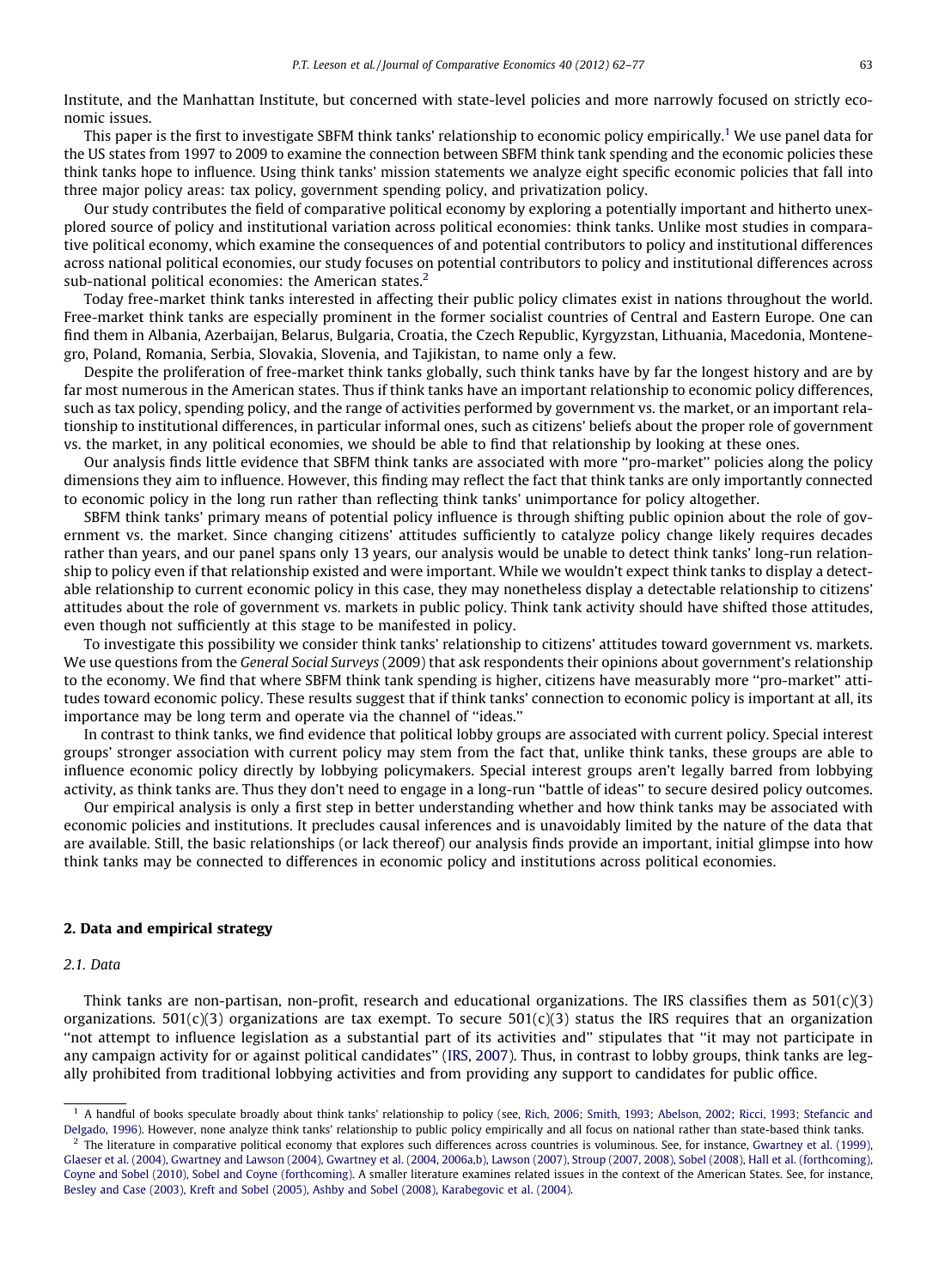This doesn't prevent think tanks from potentially influencing the policy environment in other ways. For example, by criticizing or endorsing policies closely associated with particular candidates, think tanks may influence the electoral process and politicians' platforms. However, even in this case, think tanks' potential influence on economic policy is indirect and operates primarily through affecting citizens' ideas about the appropriate role of government in economic affairs. By conducting and publishing research studies, editorials, and disseminating their views and specific policy suggestions through other forms of media, SBFM think tanks aim to shift public opinion—to inform and persuade elected officials and citizens in their states of the correctness and desirability of their policy prescriptions.

Our analysis uses panel data for the US states from 1997 to 2009. To estimate SBFM think tanks' relationship to economic policy we need a measure of their activity. The number of ''products'' created or disseminated by each SBFM think tank is one possibility. However, this is difficult to measure since what constitutes a unit of ''product'' is unclear and the quality of product may vary substantially across think tanks. For this reason we seek a more objective, comparable, and easily measured unit of think tank activity. Annual think tank spending provides such a metric.

To construct this variable we collect data on SBFM think tanks' finances from the IRS. Because of their 501(c)(3) status, SBFM think tanks must file a Form 990 to the IRS reporting their annual revenues and expenditures. Under federal law these tax forms are public information. We use them to create our measure of SBFM think tank activity.

To create our key independent variable we also require data on the location of each SBFM think tank filing the Form 990. We get these data from the State Policy Network. The State Policy Network is a professional service organization that acts as a central hub connecting all SBFM think tanks in the country. We exclude a small number of think tanks that are primarily interested in policy objectives unrelated to the economy. For example, we exclude ''family values'' think tanks, which are right-leaning but aren't focused on promoting economic freedom in their states. Our final sample contains 51 think tanks located in 45 states. [Table A5](#page-13-0) in the Appendix lists each of the think tanks in our sample, the states they're located in, and the years of their founding. $3$ 

After constructing these datasets we tabulate the total expenditures made by all SBFM think tanks in each state in each year and divide this number by state population (in thousands). The resulting variable measures annual SBFM think tank spending per 1000 residents in each state for each year in our sample.

To investigate think tanks' relationship to state-level economic policy we consider a range of dependent variables. We select our dependent variables by examining SBFM think tanks' mission statements. These mission statements identify their organizations' policy objectives. Particular policy emphases vary across SBFM think tanks. However, the broad objectives they identify are similar. Every SBFM think tank mission statement we looked at highlighted the goal of limiting government's size and role and enhancing the private sector' role in their state.

For example, according to the mission statement of The Buckeye Institute for Public Policy Solutions in Ohio, the Institute's goal is to ''analyze state and local government programs, taxes, and regulations in Ohio and offer policy alternatives consistent with a respect for individual liberty, private property and limited government.'' According to the mission statement of the Commonwealth Foundation of Pennsylvania, ''The purpose of The Commonwealth Foundation is to be the vanguard of freedom and conscience of liberty in the state of Pennsylvania. The mission of The Commonwealth Foundation is to improve the quality of life for all Pennsylvanians by advancing public policies based on the principles of limited government, economic freedom, and individual responsibility.'' Similarly, the Oklahoma Council of Public Affairs describes its mission as follows: ''OCPA's mission is to accumulate, evaluate, and disseminate public policy ideas and information for Oklahoma consistent with the principles of free enterprise, limited government, and individual initiative.'' Sometimes, though not always, specific issues receive special attention. For instance, the Arkansas Policy Foundation's mission statement points specifically to issues of taxes and education as areas it hopes to influence in the direction of free-market reform.

On the basis of SBFM think tanks' mission statements we collect data for eight economic policy variables. These policies fall into three general categories: tax policy, government spending policy, and privatization policy. For tax policy we consider sales tax rates, state-level bottom marginal income-tax rates, and state-level top marginal income-tax rates. For government spending we consider total government spending per capita, education spending per capita, and public welfare spending per capita. Finally, to measure think tank spending's relationship to privatization we consider the number of state-level public employees (per 1000 residents) and level of public employee wages. These variables are imperfect proxies for privatization. But they provide a reasonable measure of how many activities government vs. the private sector undertakes in each state. We collect data for each of these variables from the Book of the States. [Table A4](#page-13-0) in Appendix provides summary statistics for all our variables.

## 2.2. Empirical approach

Our empirical strategy is straightforward. We search for think tanks' relationship to economic policy by exploiting variation across states and over time. To do so we estimate the following two-way fixed effects model with standard errors that are robust to clustering by state:

California is the only state without a SBFM think tank in our data and thus the only state our analysis excludes. California contains a state-branch of a nationally oriented, free-market think tank (Freedom Works). However, the information this think tank provides to the IRS relates to the national organization's spending rather than to the spending of its state-based, California branch. California also contains a regionally oriented, free-market think tank (the San Diego Institute for Policy Research). However, this think tank's focus is policy in San Diego County rather than in the state of California.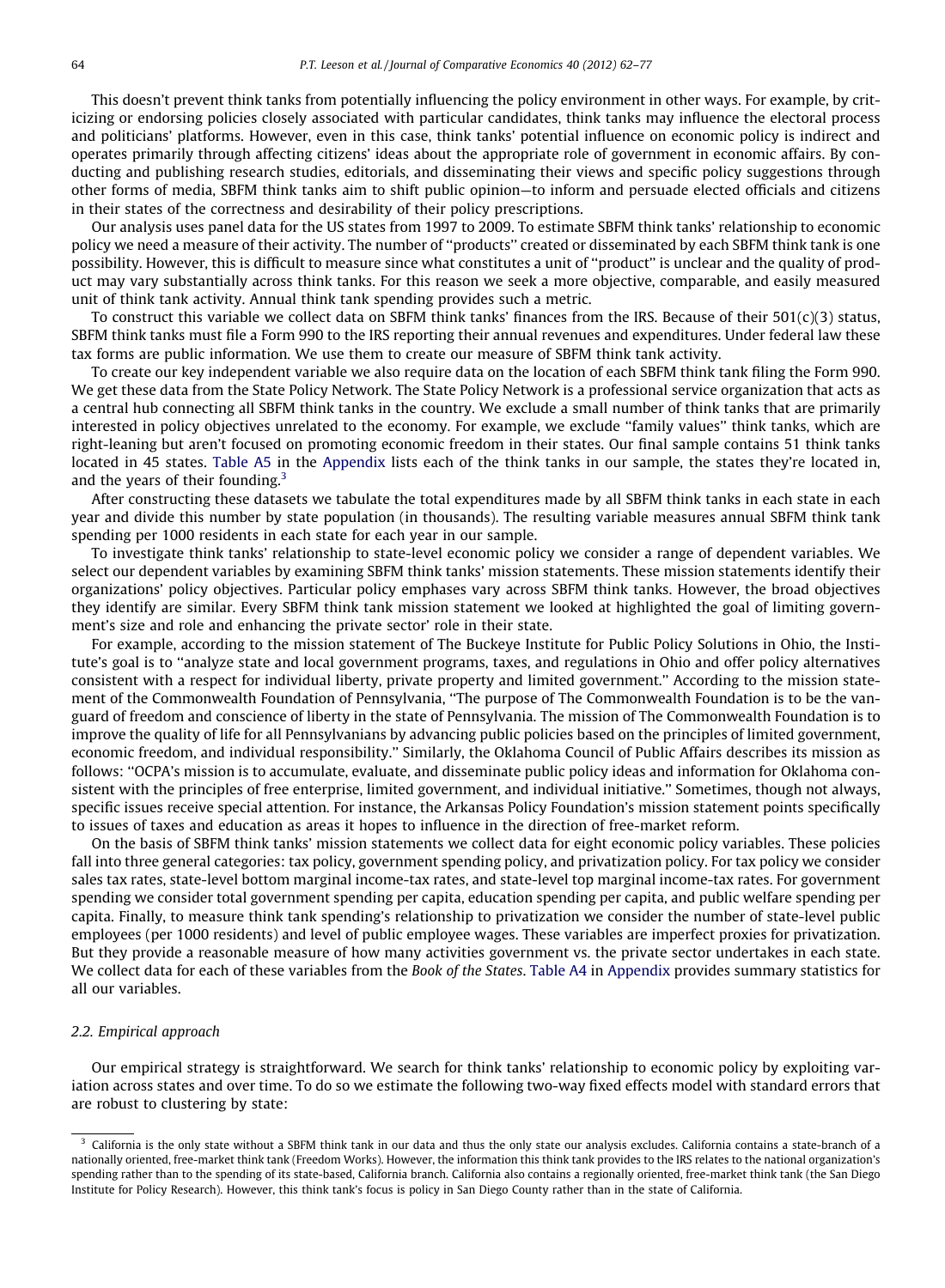Economic policy<sub>i,t</sub> =  $\alpha + \beta$ Think tank spending<sub>i,t-j</sub> +  $\phi_t + \varphi_i + \varepsilon_{i,t}$  (1)

where Economic policy $_{i,t}$  is one of the economic policy measures discussed above for state  $i$  in year  $t$ ; Think tank spending $_{i,t-j}$ measures SBFM think tank spending per thousand residents in state  $i$  in year  $t-j;$  and  $\varepsilon_{i,t}$  is a random error term.

We include a comprehensive set of year-specific fixed effects  $(\phi_t)$  to control for any unobserved features that are constant across states but change over time, which might affect the economic policy variables we consider. We also include a comprehensive set of state-specific fixed effects ( $\varphi_i$ ) to control for any unobserved permanent differences across states that may help explain the differences in their political-economic climates. If the policies SBFM think tanks seek to influence are more "pro-market" where think tanks are more active, our coefficient of interest,  $\beta$ , should be negative and significant.

It's important to lag our think tank expenditures variable. If think tank activity influences policy, it will take some time for this activity to translate into outcomes. No think tank activities could be expected to have immediate policy effects. Scholarly studies, popular writings, educational seminars, and media appearances take time to shape policy if they do so at all. Some of these activities may also have cumulative effects in shifting the public's opinions. Think tank spending started 3 years ago combined with think tank spending 2 years ago and 1 year ago may slowly move the center of opinion on a particular issue over these 3 years, surpassing some critical threshold only in the fourth year, and finally catalyzing political movement toward reform for that issue.

Further, the policy reform process takes time. Government decision making and policy implementation can move notoriously slowly. Tax cuts, spending reductions, and so forth don't appear immediately even when policymakers have decided to shift economic policy in this direction.

Unfortunately, knowing that we need to lag our think tank expenditures variable doesn't tell us the appropriate lag structure to use. Further, the appropriate lag structure may be different for different policies. Some policy areas may be quicker or easier to influence. Because of this, our model doesn't impose a specific lag structure on the relationship between think tank spending and the various economic policies that think tanks seek to affect. Instead we let the data tell us about this lag structure by considering specifications that use different length lags for our independent variable of interest. We try lagging think tank expenditures 1, 2, 3, and 4 years.

An important limitation of our empirical model is the potential for endogeneity. SBFM think tanks may locate in states that exhibit more ''pro-market'' policies or institutions since this may be where supporters interested in starting them and potential bases of donor money for their operations are more prevalent. Ideally an instrumental variables approach could remove potential endogeneity. We experimented with several potential instruments. But we confronted the same problem in each case: poorness of fit of in the first stage. Because we can't rule endogeneity out, it's important to use caution when interpreting our results. Our analysis is able to identify correlations between think tank activity and economic policies. But it's unable to identify causal relationships.

## 3. Think tanks and economic policy at a glance

A casual look at the data points to a possible connection between think tank activity and the ''pro-marketness'' of states' economic policy. Fig. 1 illustrates the relationship between states' average SBFM think tank expenditures between 1997 and 2002 and their overall level of economic freedom between 2003 and 2007 using the Fraser Institute's Economic Freedom of North America index. This index measures the overall extent of government involvement vs. reliance on the private-sector in organizing economic activities in state-level economic affairs.

The data depict a positive relationship. States with higher think tank expenditures are more economically free than those with less think tank expenditures. But the strength of this relationship appears to be modest.

The pattern in Fig. 1 doesn't control for the many other factors besides think tank activity that could contribute to the observed relationship. When those factors are accounted for, the modest positive relationship in this figure could weaken



Fig. 1. Think tanks and economic freedom. Source: Economic Freedom of North America Dataset (2010) and IRS.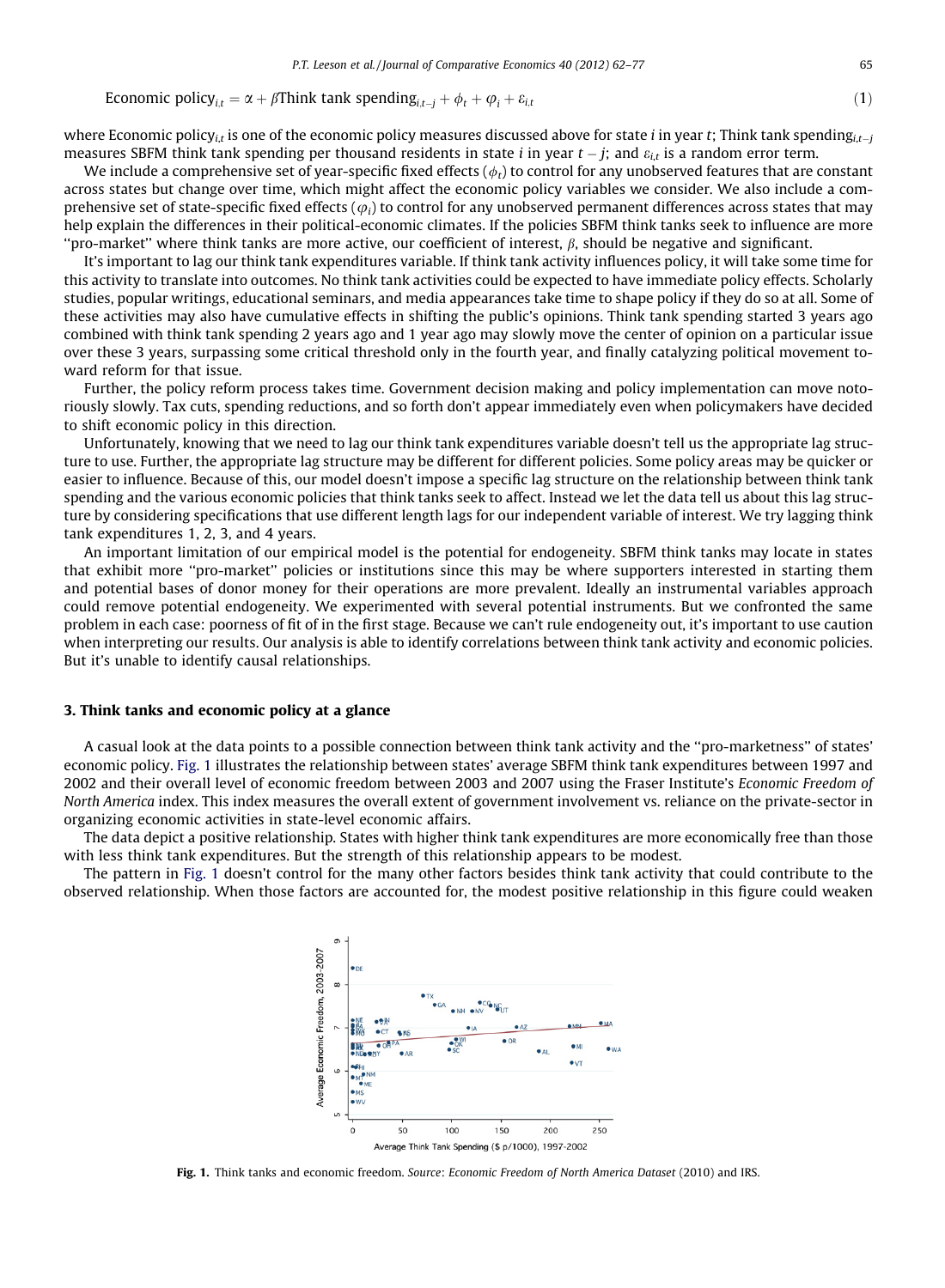<span id="page-4-0"></span>or get stronger. To investigate think tanks' connection to economic policy, we therefore need to econometrically isolate the relationship between SBFM think tank spending and the specific policy objectives SBFM think tanks want to influence. We turn to this task below.

## 4. Think tanks and economic policy

Table 1 examines SBFM think tanks' relationship to tax policy. It considers the sales tax rate, bottom marginal state income-tax rate, and top marginal state income-tax rate. The top panel in Table 1 presents our results for sales taxes.

Think tank spending is significant in two of our four sales-tax specifications. But its sign is inconsistent. In the specification that lags think tank spending 1 year, more think tank spending is associated with lower sales tax rates. In the specification that lags think tanks spending 2 years, more think tank spending is associated with higher sales tax rates. SBFM think tanks have a possible connection to sales tax policy. But that connection is unclear.

In this table and our subsequent ones we provide three points of comparison for think tanks' relationship, or lack of relationship, to our policy of interest. We estimate the same regression we use for think tank spending. But in place of think tank spending we include ''tax lobby'' spending, ''liberal lobby'' spending, and ''conservative lobby'' spending to measure the connection between economic policy and special interest money given by tax, liberal, and conservative lobbyists to politicians to affect that policy.

#### Table 1

Think tanks and tax policy.

|                                                    | $\mathbf{1}$                    | $\overline{2}$          | 3                        | $\overline{4}$      |
|----------------------------------------------------|---------------------------------|-------------------------|--------------------------|---------------------|
|                                                    | 1-year lag                      | 2-year lag              | 3-year lag               | 4-year lag          |
|                                                    | Sales tax rate                  |                         |                          |                     |
| Think tank spending $(\frac{2}{3} p/1000)$         | $-0.00087$ **** (0.00034)       | $0.00072^* (0.00042)$   | 0.00020(0.00061)         | $-0.00031(0.00062)$ |
| Observations                                       | 549                             | 502                     | 453                      | 406                 |
| R-squared                                          | 0.19                            | 0.18                    | 0.17                     | 0.17                |
| Tax lobby spending $(\$ p/1000)$                   | $-0.00020(0.00034)$             | $-0.00370$ ** (0.00016) | $-0.00049$ *** (0.00019) | 0.00016(0.00011)    |
| Observations                                       | 129                             | 111                     | 108                      | 82                  |
| R-squared                                          | 0.25                            | 0.22                    | 0.24                     | 0.19                |
| Liberal lobby spending $(\$ p/1000)$               | $-0.00010(0.00006)$             | $-0.00006(0.00005)$     | 0.00004(0.00011)         | $-0.00006(0.00004)$ |
| Observations                                       | 280                             | 236                     | 228                      | 181                 |
| R-squared                                          | 0.22                            | 0.26                    | 0.23                     | 0.26                |
| Conservative lobby spending $(\$ p/1000)$          | $-0.00010^*$ (0.00005)          | $-0.00011(0.00007)$     | $-0.00080(0.00008)$      | $-0.00002(0.00010)$ |
| Observations                                       | 273                             | 230                     | 222                      | 175                 |
| R-squared                                          | 0.20                            | 0.24                    | 0.22                     | 0.22                |
|                                                    | Bottom marginal income-tax rate |                         |                          |                     |
| Think tank spending $(\$ p/1000)$                  | $-0.00040(0.00044)$             | $-0.00020(0.00072)$     | $-0.00020(0.001110)$     | $-0.00200(0.00194)$ |
| Observations                                       | 549                             | 502                     | 453                      | 406                 |
| R-squared                                          | 0.02                            | 0.02                    | 0.02                     | 0.05                |
| Tax lobby spending $(\$ p/1000)$                   | 0.00011(0.00028)                | $-0.00016(0.00027)$     | $-0.00009(0.00030)$      | 0.00004(0.00012)    |
| Observations                                       | 129                             | 111                     | 108                      | 82                  |
| R-squared                                          | 0.07                            | 0.10                    | 0.11                     | 0.05                |
| Liberal lobby spending $(\$ p/1000)$               | $-0.00014(0.00012)$             | $-0.00010(0.00014)$     | $-0.00020(0.00013)$      | $-0.00007(0.00014)$ |
| Observations                                       | 280                             | 236                     | 228                      | 181                 |
| R-squared                                          | 0.02                            | 0.04                    | 0.03                     | 0.03                |
| Conservative lobby spending $(\$ p/1000)$          | 0.00020(0.00014)                | 0.00020(0.00019)        | 0.00020(0.00024)         | $-0.00020(0.00023)$ |
| Observations                                       | 273                             | 230                     | 222                      | 175                 |
| R-squared                                          | 0.02                            | 0.04                    | 0.02                     | 0.04                |
|                                                    | Top marginal income-tax rate    |                         |                          |                     |
| Think tank spending $(\$ p/1000)$                  | $-0.00090(0.00092)$             | $-0.00170(0.00138)$     | $-0.00300(0.00201)$      | $-0.00400(0.00360)$ |
| Observations                                       | 549                             | 502                     | 453                      | 406                 |
| R-squared                                          | 0.02                            | 0.04                    | 0.03                     | 0.05                |
| Tax lobby spending $(\$ p/1000)$                   | $-0.00036(0.00071)$             | $-0.00021(0.00045)$     | 0.00103(0.00085)         | 0.00020(0.00033)    |
| Observations                                       | 129                             | 111                     | 108                      | 82                  |
| R-squared                                          | 0.05                            | 0.11                    | 0.08                     | 0.06                |
| Liberal lobby spending $($ \$ p $/1000)$           | $-0.00001(0.00076)$             | $-0.00030(0.00028)$     | $-0.00006(0.00035)$      | $-0.00008(0.00024)$ |
| Observations                                       | 280                             | 236                     | 228                      | 181                 |
| R-squared                                          | 0.02                            | 0.06                    | 0.04                     | 0.08                |
| Conservative lobby spending $(\frac{6}{5} p/1000)$ | $-0.00053(0.00037)$             | $-0.00060(0.00052)$     | $-0.00050(0.00065)$      | 0.00023(0.00056)    |
| Observations                                       | 273                             | 230                     | 222                      | 175                 |
| R-squared                                          | 0.04                            | 0.04                    | 0.03                     | 0.05                |
|                                                    |                                 |                         |                          |                     |

Notes: OLS (robust standard errors clustered by state in parentheses) with state and year fixed effects.

 $*$  10%.

\*\* 5%.

\*\*\* 1%.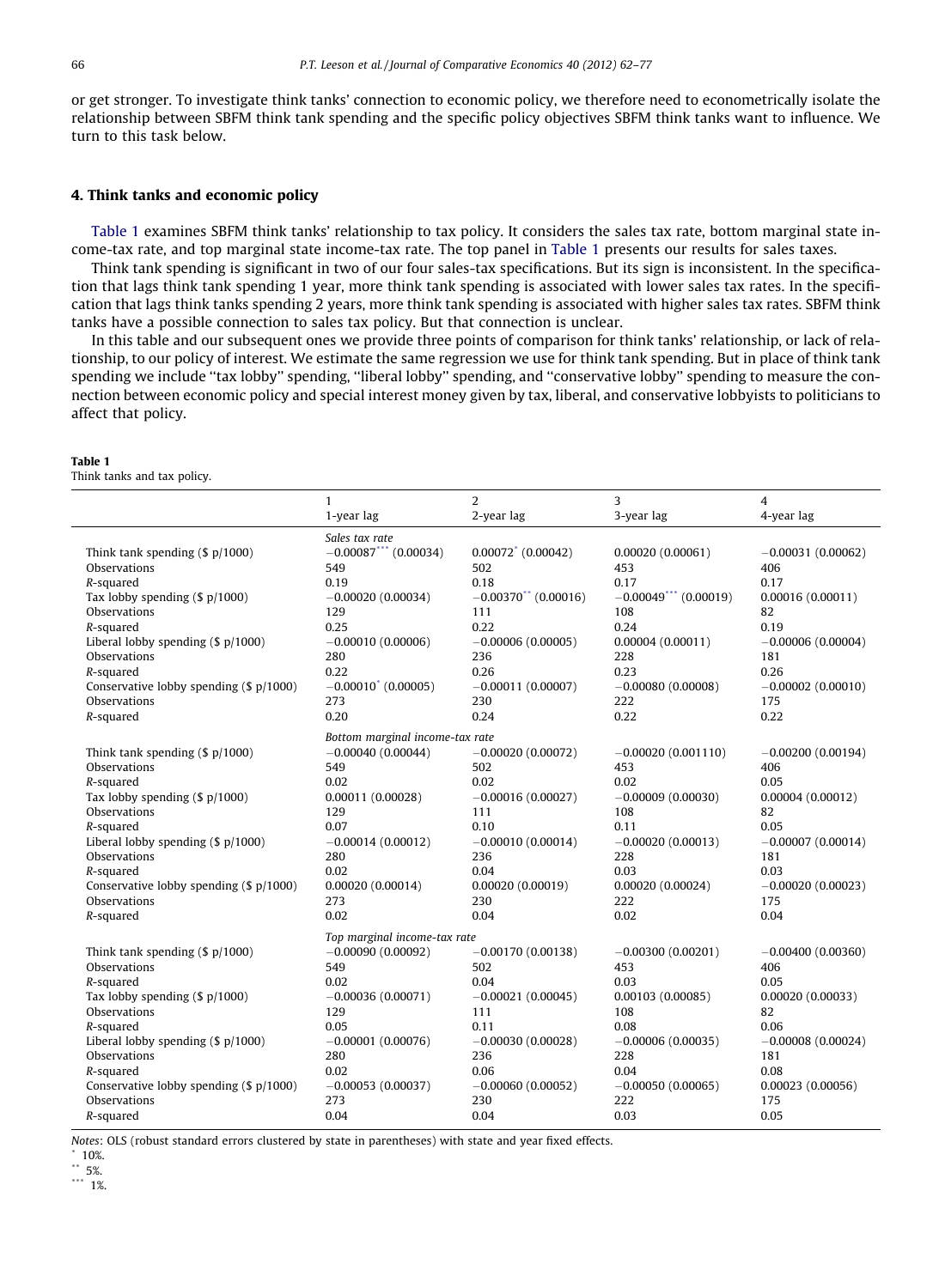Our lobbying data are from Followthemoney.org, a political-donor watchdog organization. These data measure total donations given to state-level political candidates in primary and general elections. Followthemoney.org collects these data from the state disclosure agencies that candidates must file campaign finance reports with. It then assigns political donors an economic interest code modeled on the designations the federal government uses to classify industry groups.

To construct our lobby spending variables we consider political donations from groups that Followthemoney.org codes as ''ideology/single issue'' donors. Our tax lobby spending variable uses donations given to state-level politicians by groups that Followthemoney.org identifies as interested in ''tax issues.'' Our liberally lobby spending variable uses donations given to state-level politicians by groups that Followthemoney.org identifies as ''liberal policy organizations,'' ''Democratic-based,'' and ''generic liberal/progressive'' groups (though not official party committees). Our conservative lobby spending variable uses donations given to state-level politicians by groups that Followthemoney.org identifies as ''conservative policy organizations," "Republican-based," and "generic conservative" groups (though not official party committees). Our lobby spending variables are in the same units as our think tank spending variable (\$ per 1000 residents). Thus the relationships between lobby vs. think tank spending and policy are directly comparable.

The estimates in [Table 1](#page-4-0) suggest that political lobby spending has a stronger connection to the sales taxes than think tank spending. Tax lobby spending is significant twice. And conservative lobby spending is significant once. In each of these cases tax or conservative lobby spending is associated with lower sales taxes. Liberal lobby spending is never significant.

The middle panel in [Table 1](#page-4-0) considers the relationship between think tank spending and the bottom marginal state income-tax rate. Here think tank spending exhibits a consistent negative relationship with tax rates. But that relationship is never significant. Political lobby spending is also insignificantly related to states' bottom marginal income-tax rates regardless of the type of lobby spending or the specification one considers.

The bottom panel in [Table 1](#page-4-0) examines the relationship between think tank spending and the top marginal state incometax rate. The pattern here is the same as above. Think tank spending's relationship to states' top marginal income-tax rates is always negative but never significant. Political lobby spending's relationship to those tax rates is always insignificant too.

The results in [Table 1](#page-4-0) suggest that SBFM think tanks' relationship to tax policy is at best extremely weak. Further, where think tank spending appears to matter at all, its relationship to tax policy is less important than various lobbying groups' spending.<sup>4</sup>

[Table 2](#page-6-0) investigates the connection between think tank spending and government spending policy. Think tanks appear to be even less important for government spending policy than they are for tax policy. The top panel of this table considers total state-level government expenditures per capita. The middle panel looks at state-level government spending on education. The bottom panel of this table explores state-level government spending on welfare.

Think tank spending is negatively related to total government spending and spending on education in most specifications, but never significantly so. Think tank spending is positively related to welfare spending in most specifications. But this relationship is insignificant too.

Similar to what we find in the case of tax policy, political lobby group spending exhibits a stronger relationship to government spending policy than think tank spending. Tax lobby spending has a consistently negative relationship to total government spending. And in the specification that lags tax lobby spending 3 years, this relationship is significant. Conservative lobby spending's relationship to total government spending is inconsistent. But in the single specification in which that relationship is significant, it's also negative. In states where tax and conservative lobby groups spend more money, total government spending is lower.

Tax lobby spending is significantly related to government spending on education. But that relationship is inconsistent. In the specification that lags tax lobby spending 2 years, this relationship is negative. However, in the specification that lags tax lobby spending 4 years, its relationship to government spending on education is positive.

Both tax and conservative lobby spending are consistently associated with lower government spending on welfare. For both types of lobby spending, that relationship is significant in the specifications that lag lobby spending 3 and 4 years. In states where tax and conservative lobby groups spend more money, government spending on welfare is lower.

Looking at government spending on welfare we also find that liberal lobby spending is significant for the first time. In the specification that lags liberal lobby spending 1 year, more liberal lobby spending is associated with more government spending on welfare.

The results in [Table 2](#page-6-0) largely echo those in [Table 1.](#page-4-0) SBFM think tanks' relationship to government spending policy is weak-to-nonexistent. Political lobby groups' relationship to government spending policy is considerably stronger.

[Table 3](#page-7-0) explores think tanks' relationship to state-level privatization policy. To get at this we consider the connection between think tank spending and the number of state-level government employees (per 1000 residents) and the level of state public employee wages. We find the same basic (non-)results for think tanks that we find in [Tables 1 and 2:](#page-4-0) think tanks don't seem to matter for current policy.

<sup>4</sup> Some states have no sales tax. Others have no income tax. Our state fixed effects should account for this. However, to be certain that such states aren't influencing our tax policy results, we reran the regressions in [Table 1](#page-4-0) including a dummy for states without sales taxes and a dummy for states without income taxes. With one exception, the results are nearly identical to when we don't include these dummies. The exception is this: the coefficient on think tank spending in the specification that considers bottom marginal income-tax rates and lags think tank spending one year becomes positive and significant at the 10% level.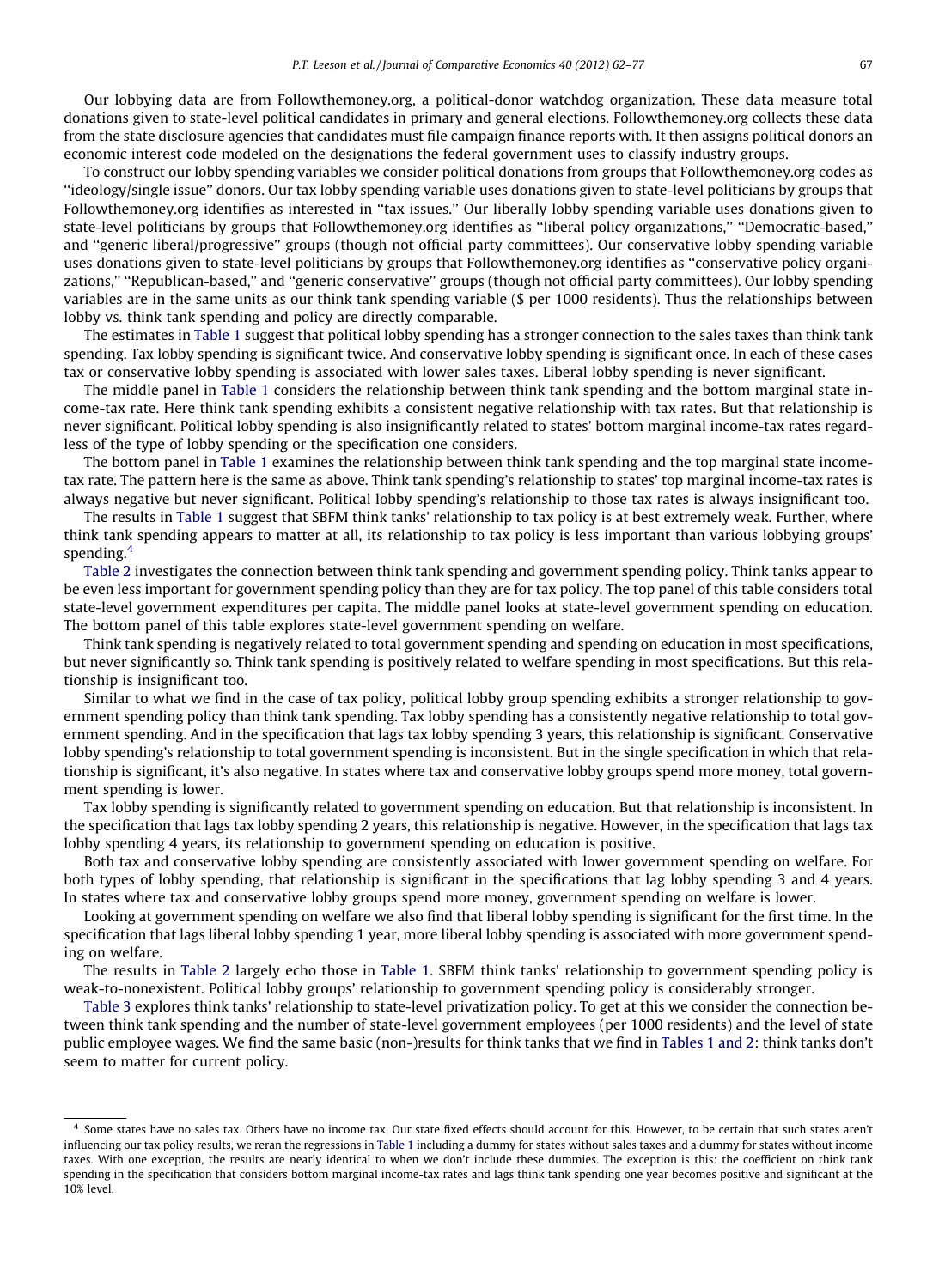## <span id="page-6-0"></span>Table 2

Think tanks and government spending policy.

|                                                    | $\mathbf{1}$                                | $\overline{2}$           | 3                        | 4                                  |
|----------------------------------------------------|---------------------------------------------|--------------------------|--------------------------|------------------------------------|
|                                                    | 1-year lag                                  | 2-year lag               | 3-year lag               | 4-year lag                         |
|                                                    | Total government spending $(\$ p/c)$        |                          |                          |                                    |
| Think tank spending $(\frac{2}{3} p/1000)$         | 0.20303(0.51322)                            | $-0.50505(0.52939)$      | $-0.38412(0.53769)$      | $-0.30704(0.58063)$                |
| Observations                                       | 549                                         | 502                      | 453                      | 406                                |
| R-squared                                          | 0.78                                        | 0.77                     | 0.76                     | 0.75                               |
| Tax lobby spending $(\frac{2}{3} p/1000)$          | $-0.35780$                                  | $-0.31781$               | $-0.43119$ <sup>**</sup> | $-0.01164$                         |
| Observations                                       | $(0.32663)$ 129                             | $(0.25836)$ 111          | (0.21155)108             | $(0.19462)$ 82                     |
| R-squared                                          | 0.87                                        | 0.88                     | 0.89                     | 0.88                               |
| Liberal lobby spending $(\$ p/1000)$               | 0.0314(0.11828)                             | $-0.00279(0.21743)$      | 0.14357(0.21440)         | $-0.00823(0.10843)$                |
| Observations                                       | 280                                         | 236                      | 228                      | 181                                |
| R-squared                                          | 0.74                                        | 0.77                     | 0.74                     | 0.79                               |
| Conservative lobby spending $(\frac{6}{5} p/1000)$ | 0.18486(0.17851)                            | $-0.20489$ *** (0.07149) | $-0.13344(0.08941)$      | 0.07625(0.12493)                   |
| Observations                                       | 273                                         | 230                      | 222                      | 175                                |
| R-squared                                          | 0.81                                        | 0.80                     | 0.79                     | 0.82                               |
|                                                    | Government spending on education $(\$ p/c)$ |                          |                          |                                    |
| Think tank spending $(\$ p/1000)$                  | 0.01360(0.21655)                            | $-0.26075(0.18724)$      | $-0.2595(0.21221)$       | $-0.31802(0.26001)$                |
| Observations                                       | 549                                         | 502                      | 453                      | 406                                |
| R-squared                                          | 0.86                                        | 0.84                     | 0.83                     | 0.81                               |
| Tax lobby spending $(\$ p/1000)$                   | $-0.05588(0.94990)$                         | $-0.21066$ *** (0.05537) | $-0.12454(0.09710)$      | $0.29366$ <sup>***</sup> (0.09798) |
| Observations                                       | 129                                         | 111                      | 108                      | 82                                 |
| R-squared                                          | 0.80                                        | 0.85                     | 0.82                     | 0.79                               |
| Liberal lobby spending $(\frac{2}{3} p/1000)$      | $-0.02005(0.03568)$                         | 0.03989(0.03568)         | 0.03177 (0.07276)        | $-0.03848(0.04401)$                |
| Observations                                       | 280                                         | 236                      | 228                      | 181                                |
| R-squared                                          | 0.80                                        | 0.88                     | 0.79                     | 0.82                               |
| Conservative lobby spending (\$ p/1000)            | $-0.02834(0.03152)$                         | $-0.05966(0.03847)$      | $-0.05645(0.06237)$      | $-0.04027(0.05265)$                |
| Observations                                       | 273                                         | 230                      | 222                      | 175                                |
| R-squared                                          | 0.85                                        | 0.88                     | 0.84                     | 0.87                               |
|                                                    | Government spending on welfare $(\$ p/c)$   |                          |                          |                                    |
| Think tank spending $(\$ p/1000)$                  | $-0.06205(0.24231)$                         | 0.01944(0.29516)         | 0.06962(0.27792)         | 0.25572 (0.20122)                  |
| Observations                                       | 549                                         | 502                      | 453                      | 406                                |
| R-squared                                          | 0.82                                        | 0.80                     | 0.78                     | 0.76                               |
| Tax lobby expenditures $(\$ \text{p}/1000)$        | $-0.19567(024669)$                          | $-0.19518(0.12451)$      | $-0.23259$ (0.13122)     | $-0.41538$ (0.10026)               |
| Observations                                       | 129                                         | 111                      | 108                      | 82                                 |
| R-squared                                          | 0.83                                        | 0.81                     | 0.79                     | 0.73                               |
| Liberal lobby spending $($ \$ p $/1000)$           | $0.07145$ (0.03959)                         | 0.01419(0.06224)         | $-0.02349(0.06949)$      | $-0.03917(0.04419)$                |
| Observations                                       | 280                                         | 236                      | 228                      | 181                                |
| R-squared                                          | 0.82                                        | 0.81                     | 0.78                     | 0.78                               |
| Conservative lobby spending $(\frac{6}{5} p/1000)$ | $-0.02478(0.02740)$                         | $-0.01075(0.04015)$      | $-0.06095$ (0.03338)     | $-0.08561$ *** (0.02658)           |
| Observations                                       | 273                                         | 230                      | 222                      | 175                                |
| R-squared                                          | 0.82                                        | 0.80                     | 0.78                     | 0.74                               |
|                                                    |                                             |                          |                          |                                    |

Notes: OLS (robust standard errors clustered by state in parentheses) with state and year fixed effects.

 $^{\circ}$  10%.

 $**$  5%.

\*\*\*  $1\%$ .

The top panel of [Table 3](#page-7-0) looks at the number of full-time government employees. Think tank spending's coefficient is negative in all regressions. But it's never significant.

The bottom panel in this table looks at the relationship between think tanks and average state-level government employee wages. Think tank spending's coefficient is positive in all regressions. But, again, it's never significant. Think tanks appear to be unimportant for state-level privatization policy.

In contrast, political lobby spending's relationship to state-level economic policy again appears stronger. In addition to our tax, liberal, and conservative lobby spending variables, in [Table 3](#page-7-0) we consider two further lobby spending variables that are especially appropriate in the case of privatization policy. Followthemoney.org classifies one of these variables as ''public union'' lobby expenditures. It classifies the other as ''trade union'' lobby expenditures. The public union lobby spending variable includes donations to state-level political candidates by federal, state, and local employee unions, police and fire fighters unions and associations, teachers unions, and US Postal Service unions and associations. The trade union lobby spending variable includes donations from state-level political candidates by general trade unions, communications and hi-tech unions, construction unions, electrical workers, entertainment unions, food service and related unions, general commercial unions, health worker unions, labor unions, manufacturing unions, mining unions, and retail trade unions.

Conservative and public union lobby spending are significant correlates of the number of government employees. In the specification that lags lobby spending 3 years, conservative lobby spending is associated with significantly fewer government employees. In the specification that lags public union lobby spending 4 years, public union lobby spending is associated with significantly more government employees.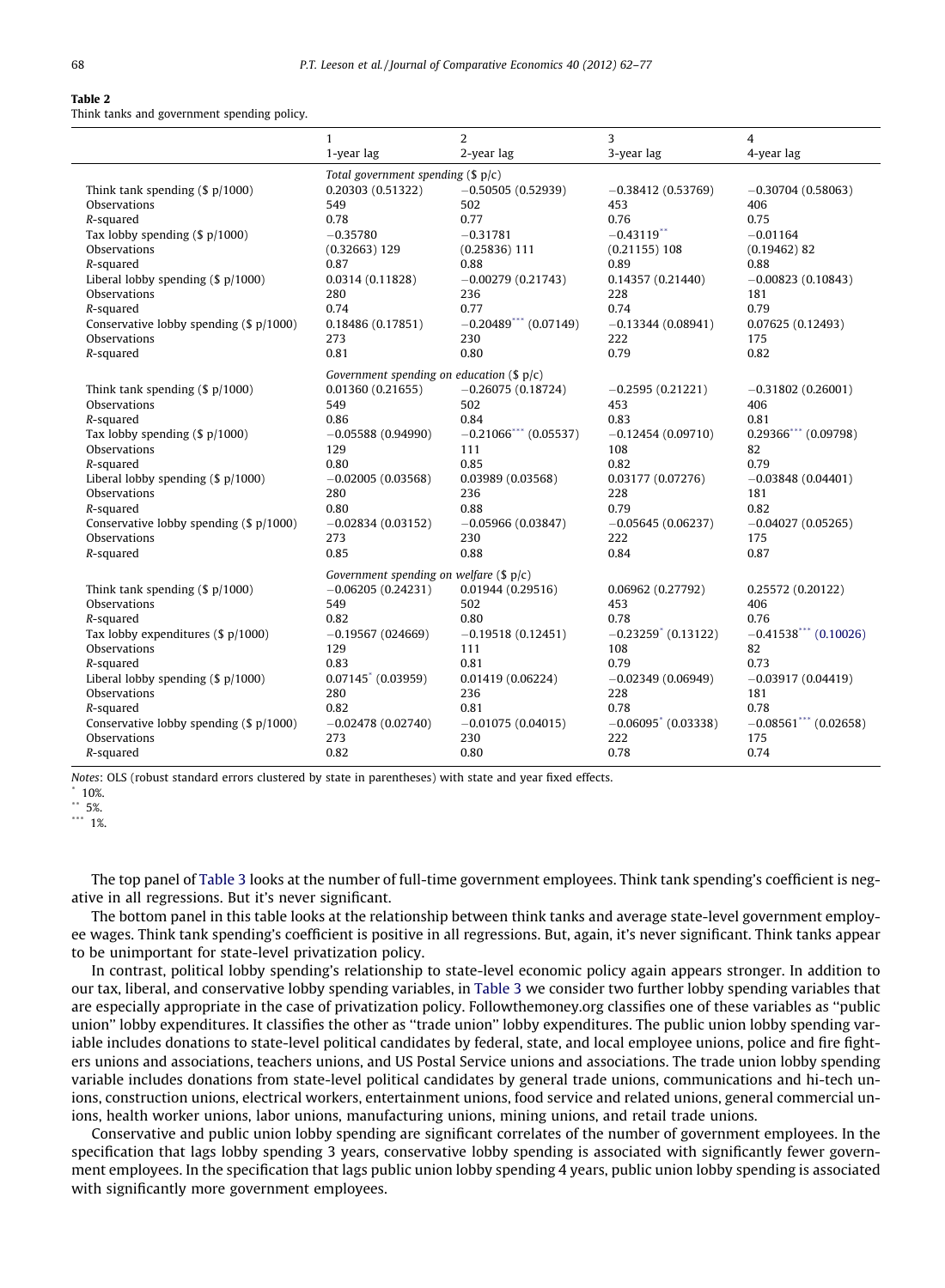#### <span id="page-7-0"></span>Table 3

Think tanks and privatization policy.

|                                                    | $\mathbf{1}$                            | $\overline{2}$      | 3                              | $\overline{4}$       |
|----------------------------------------------------|-----------------------------------------|---------------------|--------------------------------|----------------------|
|                                                    | 1-year lag                              | 2-year lag          | 3-year lag                     | 4-year lag           |
|                                                    | Number of government employees (p/1000) |                     |                                |                      |
| Think tank spending $(\$ p/1000)$                  | $-0.00332(0.00256)$                     | $-0.00429(0.00328)$ | $-0.00425(0.002914)$           | $-0.00352(0.00231)$  |
| Observations                                       | 549                                     | 502                 | 453                            | 406                  |
| R-squared                                          | 0.77                                    | 0.78                | 0.79                           | 0.79                 |
| Tax lobby spending $($p/1000)$                     | 0.00032(0.00070)                        | $-0.00055(0.00091)$ | $-0.00056(0.00057)$            | 0.00043(0.00116)     |
| Observations                                       | 129                                     | 111                 | 108                            | 82                   |
| R-squared                                          | 0.86                                    | 0.84                | 0.85                           | 0.85                 |
| Liberal lobby spending $(\$ p/1000)$               | $-0.00026(0.00028)$                     | $-0.00049(0.00032)$ | $-0.00036(0.00044)$            | 0.00009(0.00059)     |
| Observations                                       | 280                                     | 236                 | 228                            | 181                  |
| R-squared                                          | 0.81                                    | 0.80                | 0.84                           | 0.84                 |
| Conservative lobby spending $(\frac{6}{5} p/1000)$ | $-0.00016(0.00016)$                     | $-0.00020(0.00031)$ | $-0.00054^{\degree}$ (0.00029) | $-0.00024(0.00024)$  |
| Observations                                       | 273                                     | 230                 | 222                            | 175                  |
| R-squared                                          | 0.78                                    | 0.78                | 0.80                           | 0.80                 |
| Public union lobby spending $(\frac{2}{3} p/1000)$ | $-0.00007(0.00015)$                     | $-0.00032(0.00034)$ | $-0.000001(0.00025)$           | $0.00037$ (0.00022)  |
| Observations                                       | 327                                     | 279                 | 268                            | 222                  |
| R-squared                                          | 0.79                                    | 0.79                | 0.80                           | 0.80                 |
| Trade union lobby spending $(\$ p/1000)$           | 0.00033(0.00033)                        | 0.00048(0.00072)    | 0.00027(0.00090)               | 0.00020(0.00100)     |
| Observations                                       | 328                                     | 281                 | 270                            | 223                  |
| R-squared                                          | 0.79                                    | 0.79                | 0.80                           | 0.80                 |
|                                                    | Government employee wages (\$)          |                     |                                |                      |
| Think tank spending $(\$ p/1000)$                  | 0.00816(0.00816)                        | 0.00072(0.01107)    | 0.00152(0.01433)               | 0.00518(0.01707)     |
| Observations                                       | 549                                     | 502                 | 453                            | 406                  |
| R-squared                                          | 0.78                                    | 0.78                | 0.79                           | 0.79                 |
| Tax lobby spending $($p/1000)$                     | 0.00335(0.00275)                        | 0.00371(0.00256)    | $-0.00103(0.00380)$            | $0.00873$ (0.00246)  |
| Observations                                       | 129                                     | 111                 | 108                            | 82                   |
| R-squared                                          | 0.88                                    | 0.88                | 0.86                           | 0.88                 |
| Liberal lobby spending $(\$ p/1000)$               | 0.00090(0.00172)                        | 0.00080(0.00275)    | 0.00121(0.00210)               | 0.00095(0.00202)     |
| Observations                                       | 280                                     | 236                 | 228                            | 181                  |
| R-squared                                          | 0.81                                    | 0.82                | 0.82                           | 0.86                 |
| Conservative lobby spending $(\$ p/1000)$          | 0.00179(0.00216)                        | $-0.00169(0.00114)$ | $-0.00232$ (0.00124)           | $-0.00219$ (0.00129) |
| Observations                                       | 273                                     | 230                 | 222                            | 175                  |
| R-squared                                          | 0.81                                    | 0.80                | 0.79                           | 0.83                 |
| Public union lobby spending (\$ p/1000             | 0.00016(0.00062)                        | $-0.00091(0.00084)$ | $-0.00010(0.00100)$            | $-0.00083(0.00095)$  |
| Observations                                       | 327                                     | 279                 | 268                            | 222                  |
| R-squared                                          | 0.78                                    | 0.80                | 0.78                           | 0.82                 |
| Trade union lobby spending $(\frac{6}{5} p/1000)$  | 0.00144(0.00224)                        | 0.00385(0.00330)    | $0.00913$ (0.00537)            | 0.00531(0.00476)     |
| Observations                                       | 328                                     | 281                 | 270                            | 223                  |
| R-squared                                          | 0.78                                    | 0.80                | 0.79                           | 0.82                 |

Notes: OLS (robust standard errors clustered by state in parentheses) with state and year fixed effects.

10%.

⁄⁄ 5%.

\*\*\*  $1\%$ .

Tax, conservative, and trade union lobby spending are each significant correlates of government employee wages. In the specification that lags lobby spending 4 years, tax lobby spending is significantly but positively related to government employee wages. In the specifications that lag lobby spending 3 and 4 years, conservative lobby spending is significantly and negatively related to government employee wages. And in the specification that lags lobby spending 3 years, trade union lobby spending is significantly and positively related to government employee wages.

Similar to [Tables 1 and 2](#page-4-0), the results in Table 3 suggest that think tank spending doesn't matter for privatization policy but that some types of political lobby spending do.

To ensure the robustness of our results, in [Tables A1–A3](#page-11-0) (available in Appendix) we perform sensitivity analyses for each of the policies considered in [Tables 1–3](#page-4-0). To conserve space we report only the coefficients and standard errors for our variable of interest: SBFM think tank spending.

We consider three robustness checks. First, we rerun all our regressions controlling for GSP per capita using data from the Book of the States. Next we try controlling for the percentage of the state legislature that's Republican. Finally, we try controlling for the percentage of the state legislature that's Republican and for an undivided Republican government by including a binary variable that equals one when a state's governor and the majority of the state legislature are Republican and zero otherwise. We exclude these controls from our benchmark regressions because of the obvious endogeneity problem they present. We include them here only as robustness checks.

[Table A1](#page-11-0) examines think tank spending's relationship to tax policy including our new controls. We find stronger evidence of a connection between think tank spending and sales tax policy with these controls than we find without them. In all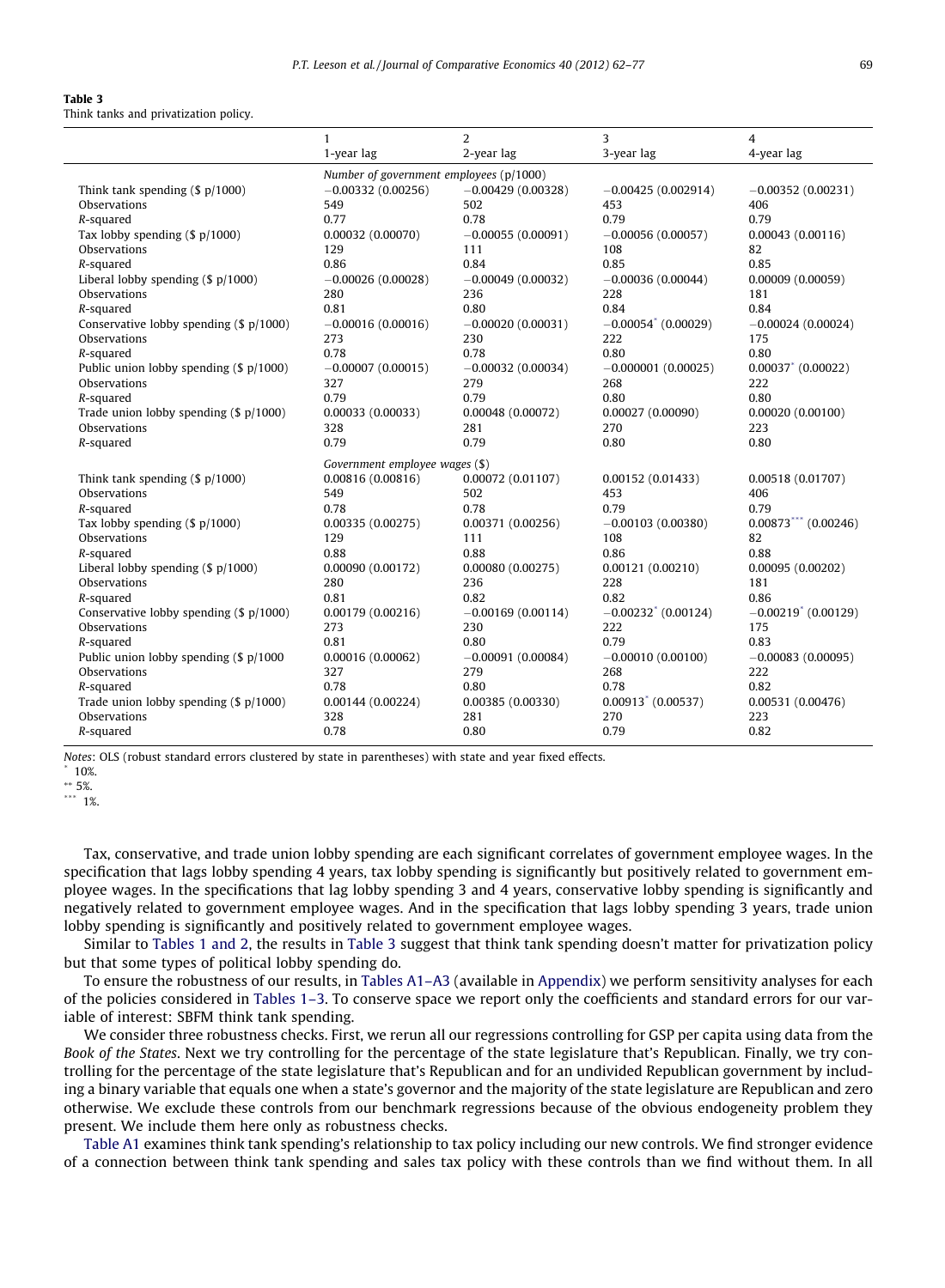<span id="page-8-0"></span>specifications think tank spending is associated with lower sales taxes. Most important, in three specifications that association is significant.

The results for think tank spending's relationship to bottom marginal income-tax rates are similar to before. Think tank spending's coefficient is sometimes positive and sometimes negative in these regressions. But it's never significant.

In the case of top marginal income-tax rates, we find that when we include our additional controls the coefficient on think tank spending is always negative. But similar to when we look at bottom marginal income-tax rates, that coefficient is never significant.

[Table A2](#page-12-0) considers government spending policy including our new controls. Here we find similar (non-)results to when we don't include these variables. Think tank spending's relationship to government spending policy is significant in only one specification: that which looks at government spending on education, controls for the percentage of the legislature that's Republican, and lags think tank spending 2 years. In this regression think tank spending is associated with significantly lower government spending on education. But in every other regression in this table, think tank spending is insignificantly related to government spending policy.

Finally, [Table A3](#page-12-0) examines think tank spending's relationship to privatization policy using our new controls. We find the same basic (non-)result we find when we don't include these variables. None of our robustness checks that look at privatization policy yield statistically significant coefficients for think tank spending.

The results of our sensitivity analysis support the primary finding of our benchmark regressions. SBFM think tank spending has at best a very weak ''pro-market'' relationship to current, state-level economic policy. That relationship seems to be strongest when it comes to tax policy and sales taxes in particular. Though, even here, the evidence is thin.

## 5. Think tanks and attitudes toward the market

The foregoing results suggest that SBFM think tank spending's connection to economic policy is at best weak and certainly weaker than political lobby spending's relationship to policy. However, it would be hasty to conclude from these results that think tanks are unambiguously unimportant for economic policy. Perhaps think tanks have an important relationship to economic policy, but that relationship is a very long term one and takes much time to manifest.

This possibility is consistent with notion that, unlike political lobby groups, which can lobby for policy change directly, for think tanks to influence policy they must engage in a long-run ''battle of ideas.'' Legal prohibitions prevent think tanks from lobbying for political change directly. Thus to potentially influence economic policy, think tanks must shift public opinion.

Lagging think tank spending one, two, three, and even 4 years does little to help uncover a stronger relationship between think tank spending and economic policy. But since shifting public opinion—let alone shifting it sufficiently to catalyze policy change—is a process that may take decades instead of years, no lag structure we could create in the context of our 13-year panel could detect such a long-term relationship.

If this is the case, although it remains too early to observe the policy fruits of think tanks' public-attitude shifting, we might still be able to observe the seeds of those prospective fruits by looking at citizens' attitudes about the role of government vs. markets in public policy directly. Even though in states where think tanks have spent more money those states don't yet have measurably more ''pro-market'' economic policies, if citizens' attitudes are measurably more ''pro-market'' this would supply evidence in support of the possibility that think tanks do matter, but over a much longer term—one in which public attitudes have shifted sufficiently to create policy change.

To investigate this possibility we use citizens' answers to questions from the General Social Surveys (2009) that ask them their opinions about the proper role of government vs. the market. Based on citizens' responses to these questions we construct four indices that measure the public's attitude toward government and the market in each state.<sup>5</sup>

The first such "attitude index" we construct is a tax index. This index measures citizens' opinions about tax policy using their responses to nine questions about tax policy.<sup>6</sup> For instance, one question asks whether it would be better for government to reduce taxes or increase spending. Another asks whether, overall, taxes are too high, about right, or too low. A third asks whether wealthier people should pay a smaller or larger share of their income in taxes than poorer people, and so on. We code respondents' answers to these questions from 0 to 1 where 1 represents the most ''pro-market'' (or least ''pro-government'') response possible and 0 represents the least ''pro-market'' (or most ''pro-government'') response possible. Our Tax Attitudes Index reflects the average respondent's score on these questions in each state.

As indicated above, public attitudes and opinions, especially about government's role in the economy, change very slowly (see, for instance, [Brace et al., 2002; Hoffman, 2009](#page-15-0)). Unsurprisingly, then, we find little year-to-year variation in citizens' responses to our questions about the role of government vs. the market—too little variation to exploit using a panel. However, there's enough cross-sectional variation to examine how attitudes may vary depending on think tank activity across states. To explore this relationship we estimate the following equation:

Tax Attitudes Index<sub>i</sub> =  $\alpha + \beta$ Think tank spending<sub>i</sub> +  $\varepsilon_i$  (2)

The GSS data we use are proprietary and were purchased from the National Opinion Research Center at the University of Chicago. GSS data are publicly available at the national, but not state, level, which we required and thus purchased.

 $6$  Descriptions of all the questions we use for the Tax Attitudes Index are available in Appendix.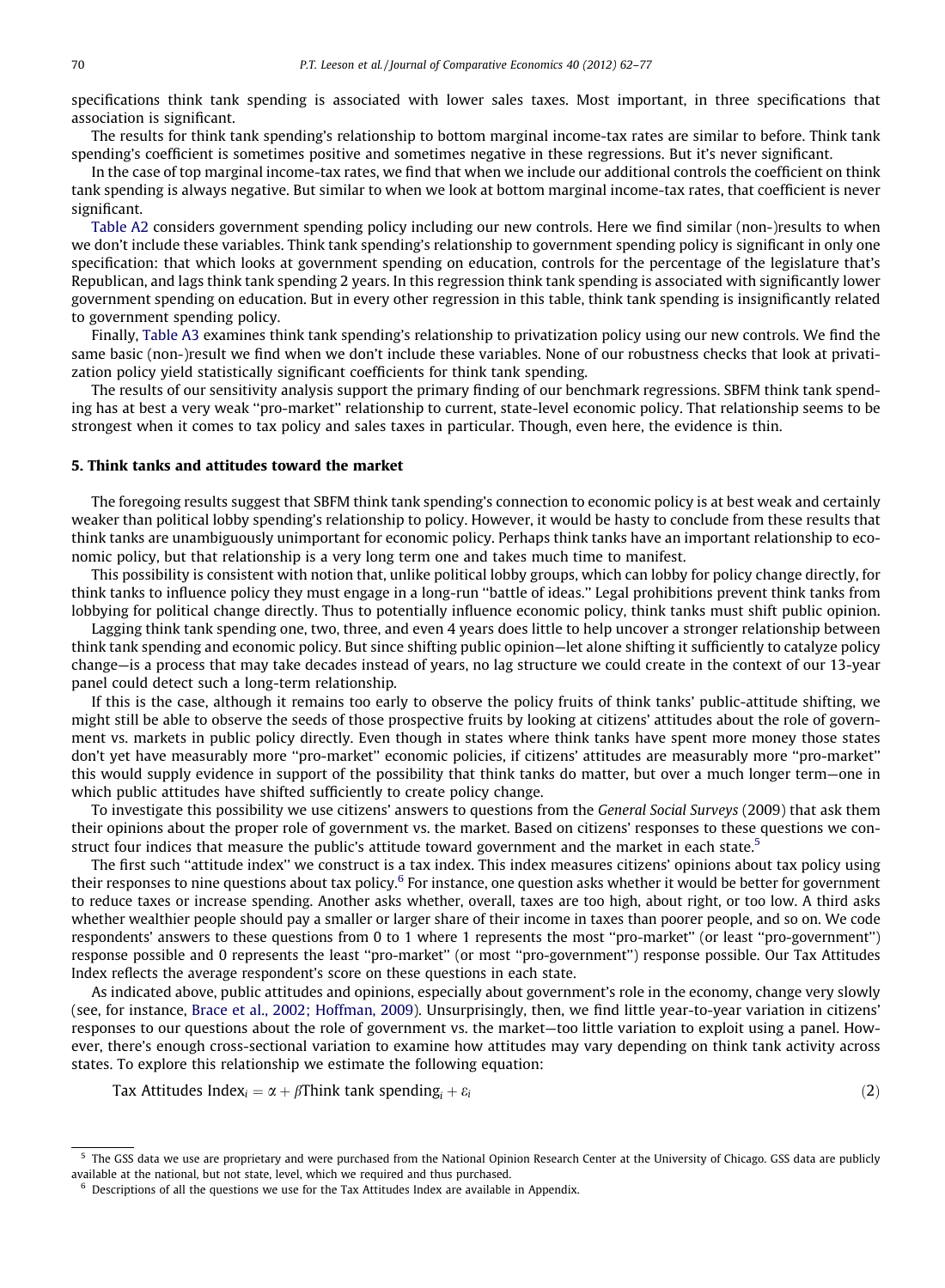<span id="page-9-0"></span>

Fig. 2. Think tanks and attitudes toward markets vs. government. Source: General Social Surveys (2009) and IRS.

where Tax Attitudes Index<sub>i</sub> measures the average citizen's attitude toward tax policy in state *i* for the 6-year period 2003– 2008. Think tank spending<sub>i</sub> measures average SBFM think tank expenditures per 1000 residents in state *i* in the preceding 6year period, which covers 1997–2002.  $\varepsilon_i$  is a random error term. If citizens' thinking about tax policy is more "pro-market" where SBFM think tanks are more active, the coefficient on our variable of interest,  $\beta$ , should be positive and significant.

Fig. 2 presents a series of scatterplot diagrams that depict the connection between think tank activity and citizens' attitudes about markets vs. government along various policy dimensions in the raw data. The upper-left graph of Fig. 2 illustrates the relationship between think tank spending and citizens' opinions about tax policy. It plots states' average SBFM think tank spending for the period 1997–2002 against their average Tax Attitudes Index score for the subsequent period, 2003–2008. The data depict a very slightly positive, but nearly nonexistent, relationship. More think tank spending doesn't appear to be associated with more ''pro-market'' attitudes toward tax policy. This (non-)relationship is confirmed in the top panel of [Table 4](#page-10-0), which presents our results estimating Eq. [\(2\).](#page-8-0) Think tank spending's coefficient is positive but insignificant.

Next we consider the connection between think tank spending and citizens' attitudes toward welfare policy. To do this we construct a Welfare Attitudes Index using questions from the General Social Surveys. Our Welfare Attitudes Index is composed of citizens' answers to 10 questions that ask their opinions about various matters relating to government provision of health, unemployment, and retirement benefits.<sup>7</sup> For instance, one question asks whether it's government's duty to provide for the unemployed. Another question asks whether it's government's duty to provide citizens healthcare. A third question asks whether government should spend more or less on social security, and so on. Like our Tax Attitudes Index, our Welfare Attitudes Index considers state residents' average score on these questions for the period 2003–2008.

The upper-right graph in Fig. 2 depicts the relationship between SBFM think tank spending and citizens' attitudes toward welfare policy. It plots states' average think tank spending (1997–2002) and average Welfare Attitudes Index scores (2003– 2008). The data suggest a strong, positive relationship. More think tank spending appears to be associated with significantly more ''pro-market'' attitudes toward welfare policy. This is confirmed in the second panel in [Table 4](#page-10-0), which replaces our Tax Attitudes Index in Eq. [\(2\)](#page-8-0) with the Welfare Attitudes Index. Think tank spending's relationship to citizens' attitudes about welfare is positive and significant. Where think tanks spent more money between 1997 and 2002, citizens had more ''pro-market'' attitudes toward welfare policy between 2003 and 2008. Think tank spending explains 15% of the variation in the average citizen's attitudes toward welfare across states.

The third set of citizen policy opinions we consider concerns government intervention into markets. Is there evidence that citizens' ideas about the desirability of using intervention to achieve various policy goals, as opposed to leaving markets

 $<sup>7</sup>$  Descriptions of all the questions we use for the Welfare Attitudes Index are available in Appendix.</sup>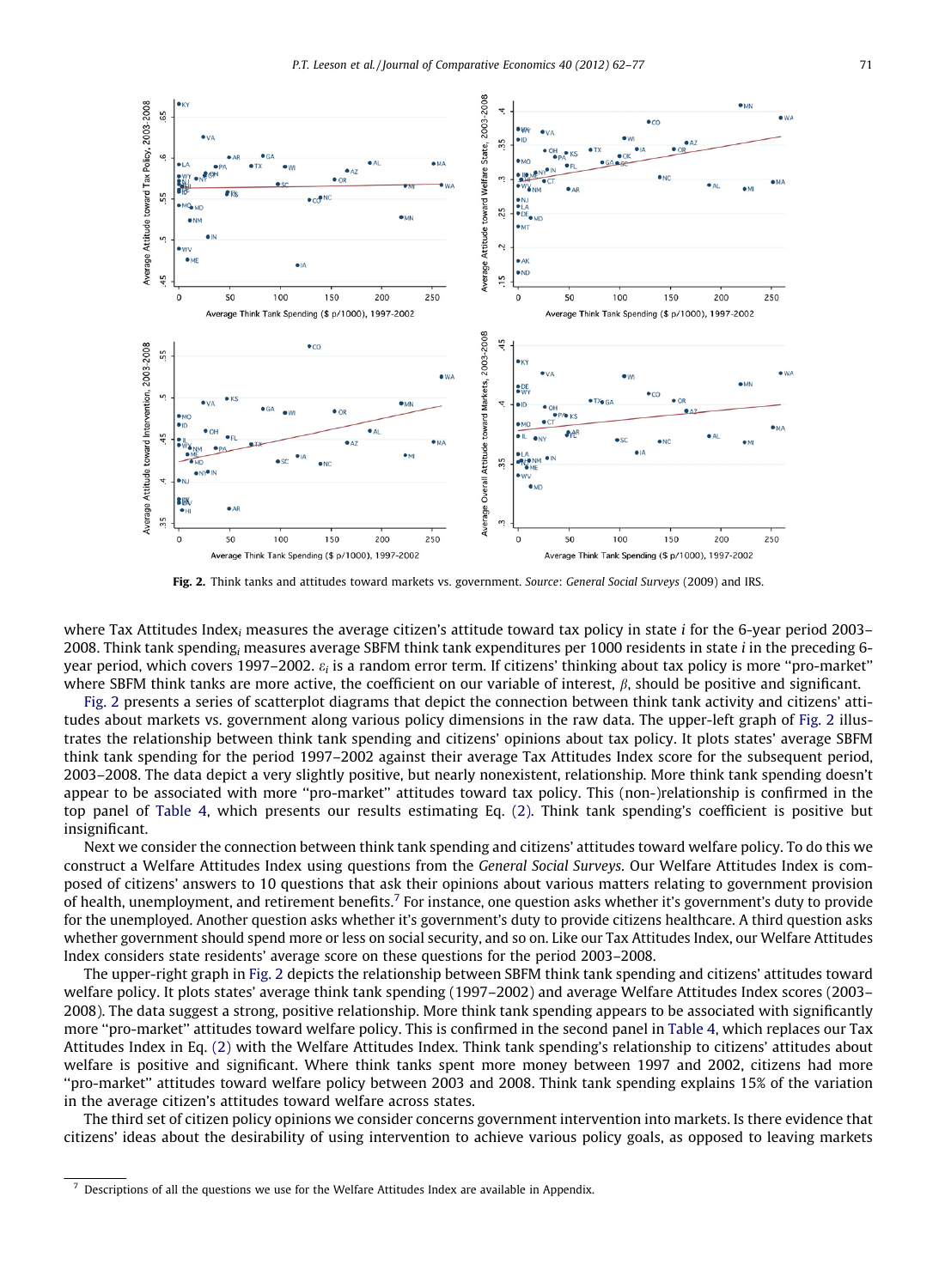|                                            | Tax attitudes index                |
|--------------------------------------------|------------------------------------|
| Think tank spending $(\$ p/1000)$          | 0.00002(0.00007)                   |
| Observations                               | 36                                 |
| R-squared                                  | 0.02                               |
|                                            | Welfare attitudes index            |
| Think tank spending $(\$ p/1000)$          | $0.00026$ (0.00011)                |
| Observations                               | 40                                 |
| R-squared                                  | 0.15                               |
|                                            | Intervention attitudes index       |
| Think tank spending $(\frac{2}{3} p/1000)$ | $0.00026$ <sup>***</sup> (0.00008) |
| Observations                               | 35                                 |
| R-squared                                  | 0.21                               |
|                                            | Overall attitudes index            |
| Think tank spending $(\$ p/1000)$          | 0.00009(0.00005)                   |
| Observations                               | 36                                 |
| R-squared                                  | 0.06                               |
|                                            |                                    |

## <span id="page-10-0"></span>Table 4

Think tanks and attitudes toward markets vs. government.

Notes: OLS (robust standard errors clustered by state in parentheses).

Column (1): Dependent variables averaged 2003–2008 and think tanks averaged 1997– 2002.

 $*10%$ . \*\* 5%.

\*\*\* 1%.

alone to work by themselves, are connected to SBFM think tank activity? To answer this question we create an Intervention Attitudes Index that measures state residents' average scores on 11 questions related to government intervention into markets for the period 2003–2008.<sup>8</sup> For example, one question asks whether government should or shouldn't control prices. Another question asks whether government should regulate business more or less. A third asks whether government should shorten the work week to create jobs, and so on.

The lower-left graph in [Fig. 2](#page-9-0) plots states' average SBFM think tank spending against their average Intervention Attitudes Index scores for the same periods as our previous figures. Here, too, we find a strong and positive relationship. Higher think tank spending appears to be associated with considerably more ''pro-market'' attitudes toward government intervention.

The third panel in Table 4 examines this relationship econometrically. As the pattern in the diagram suggests, think tank spending's relationship to citizens' attitudes about markets vs. government in this area is positive and significant. In states that had higher average SBFM think tank spending between 1997 and 2002, the average citizen has more ''pro-market'' views about government intervention into the economy over the period 2003–2008. Think tank spending explains 21% of the variation in the average citizen's attitudes toward government intervention across states.

The final relationship between SBFM think tanks and the public's opinions of various economic policies that we consider is citizens' overall attitudes toward government vs. the market. To do this we create an Overall Attitudes Index by averaging states' scores on the Tax Attitudes, Welfare Attitudes, and Intervention Attitudes Indices. The lower-right graph in [Fig. 2](#page-9-0) illustrates how think tank spending is connected to citizens' overall attitudes toward government vs. the market using this index. The data depict a positive relationship but a weaker one than in the case of attitudes toward welfare and government intervention considered above.

The bottom panel in Table 4 confirms this relationship econometrically. Using the Overall Attitudes Index we find a positive but insignificant relationship between SBFM think tank spending and citizens' opinions about the desirability of relying on the market as opposed to government to guide economic activity.

The results in Table 4 must be treated with caution. Like our results on think tank spending and policies, they don't permit causal inference. Our analysis is based on only a cross section and the categories our attitude indices represent are crude. Still, these results may provide at least some reason for thinking that think tanks might matter for economic policy after all—or at least that they could—but that their potential import may be very long term. Where SBFM think tanks spend more money, citizens' attitudes about welfare and government intervention are significantly more ''pro-market'' than where SBFM think thanks spend less. It's conceivable, though far from conclusive, that by shifting public opinion on these dimensions in a ''pro-market'' direction, SBFM think tanks may be able to influence economic policy on these dimensions in a ''pro-market'' direction decades into the future.

## 6. Concluding remarks

Our analysis leads to several conclusions. First, economic policy doesn't appear to be significantly more ''pro-market'' on the dimensions that SBFM think tanks aim to influence where those think tanks are more active. The strongest evidence that think tanks may be related to economic policy is in the area of sales taxes. And this evidence remains weak.

<sup>8</sup> Descriptions of all the questions we use for the Intervention Attitudes Index are available in Appendix.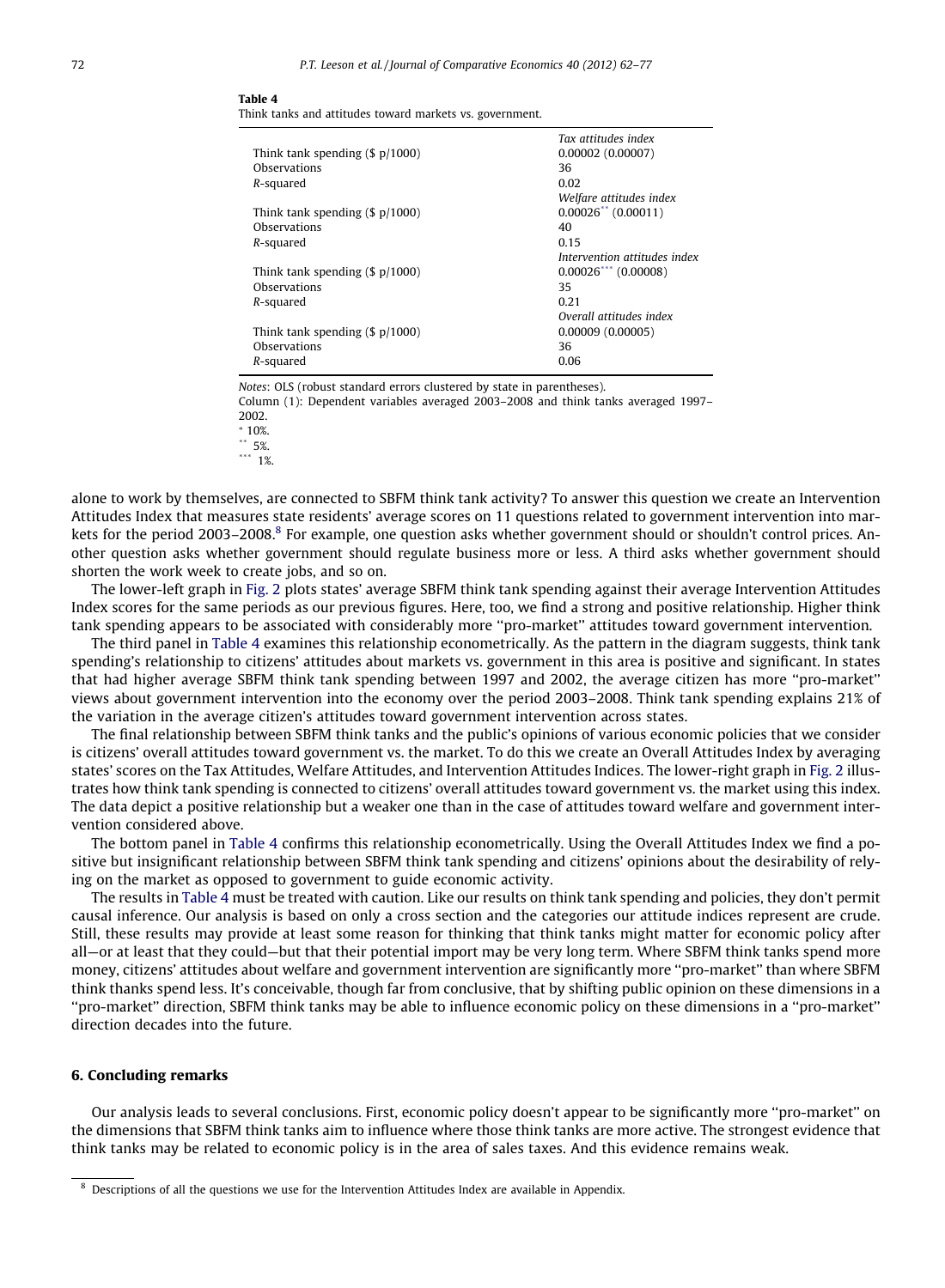<span id="page-11-0"></span>However, our inability to find strong evidence that think tanks matter for economic policy may be related to the fact that, while think tanks' potential relationship to economic policy is very long term—on the order of decades instead of years—our panel data cover only 13 years. Since the channel through which think tanks could potentially influence economic policy is changing citizens' attitudes about the role of government vs. the market, and shifting those attitudes sufficiently to catalyze policy change is likely a long-term endeavor, this is plausible.

Our analysis of the relationship between SBFM think tank spending and citizen attitudes about government vs. the market provides at least some evidence in support of this possibility. We find evidence that think tanks are associated with more ''pro-market'' public attitudes. While far from definitive, these results provide caution against concluding from our main estimates that think tanks are clearly unimportant for economic policy. Still another reason cautioning against drawing this conclusion from those estimates is the fact that our empirical analysis supplies only correlations and is unable to support causal inferences.

Finally, compared to the consistently unimportant relationship between think tanks and economic policy that our analysis finds, it finds that special interest lobbying groups' relationship to economic policy is more important. Tax and conservative lobby spending in particular display a stronger relationship to economic policy in the same direction that think tanks desire and on some of same dimensions that think tanks desire to influence than think tank spending. Unlike think tanks, special interest groups are legally permitted to lobby for policy changes directly. These groups don't need to engage in a long-run ''battle of ideas'' aimed as public-opinion shifting to secure the policies they seek. Thus it's unsurprising that, in the short run at least, political lobby groups exhibit a stronger relationship to economic policy.

Our study considers think tanks as potential contributors to policy and institutional differences across the political economies in the American states. Besides seeking to overcome the limitations of our analysis in this context discussed above, future work should explore the potential role that free-market think tanks may play in driving policy and institutional differences across the national political economies of Central and Eastern Europe, Latin American, and elsewhere where freemarket think tanks exist. Think tanks in these political economies likely confront different legal constraints and other conditions that may differently affect their ability to influence economic policies and institutions in the short and long run.

#### Table A1

Tax policy sensitivity analysis.

|                                            |                                                                                  | $\overline{2}$                                                                | 3                       | 4                       |
|--------------------------------------------|----------------------------------------------------------------------------------|-------------------------------------------------------------------------------|-------------------------|-------------------------|
|                                            | 1-year lag                                                                       | 2-year lag                                                                    | 3-year lag              | 4-year lag              |
| Think tank spending $(\$ p/1000)$          | Sales tax rate<br>Controlling for GSP $p/c$<br>$-0.00084$ ** (0.00037)           | $-0.00082$ <sup>*</sup> (0.00042)                                             | $-0.00027(0.00060)$     | $-0.00033(0.00061)$     |
| Think tank spending $(\$ p/1000)$          | Controlling for% legislature GOP<br>$-0.00090$ <sup>**</sup> (0.00034)           | $-0.00070(0.00042)$                                                           | $-0.00018(0.00062)$     | $-0.00029(0.00063)$     |
| Think tank spending $(\frac{2}{3} p/1000)$ | $-0.00090$ <sup>*</sup> (0.00034)                                                | Controlling for% legislature GOP and unified GOP gov't<br>$-0.00070(0.00042)$ | $-0.00018(0.00062)$     | $-0.00029(0.00063)$     |
| Think tank spending $(\$ p/1000)$          | Bottom marginal income-tax rate<br>Controlling for GSP p/c<br>0.00042(0.00044)   | 0.00011(0.00112)                                                              | $-0.00019(0.00108)$     | $-0.00184(0.00190)$     |
| Think tank spending $(\$ p/1000)$          | Controlling for% legislature GOP<br>0.00042<br>(0.00047)                         | 0.00014<br>(0.00075)                                                          | $-0.00022$<br>(0.00116) | $-0.00191$<br>(0.00199) |
| Think tank spending $(\$ p/1000)$          | 0.00042(0.00047)                                                                 | Controlling for% legislature GOP and unified GOP gov't<br>0.00014(0.00075)    | $-0.00022(0.00116)$     | $-0.00189(0.00197)$     |
| Think tank spending $(\$ p/1000)$          | Top marginal income-tax rate<br>Controlling for GSP $p/c$<br>$-0.00090(0.00092)$ | $-0.00166(0.00140)$                                                           | $-0.00257(0.00198)$     | $-0.00406(0.00357)$     |
| Think tank spending $(\$ p/1000)$          | Controlling for% legislature GOP<br>$-0.00092(0.00097)$                          | $-0.00180(0.00138)$                                                           | $-0.00303(0.00200)$     | $-0.00473(0.00360)$     |
| Think tank spending $(\$ p/1000)$          | $-0.00092(0.00098)$                                                              | Controlling for% legislature GOP and unified GOP gov't<br>$-0.00180(0.00138)$ | $-0.00300(0.00200)$     | $-0.00466(0.00360)$     |

Notes: OLS (robust standard errors clustered by state in parentheses) with state and year fixed effects. Top panel also controls for GSP per capita; middle panel also controls for% legislature Republican; bottom panel also controls for% legislature Republican and a binary variable equal to one if both the governor and legislature majority are Republican and zero otherwise.

 $*$  10%.

\*\* 5%.

⁄⁄⁄ 1%.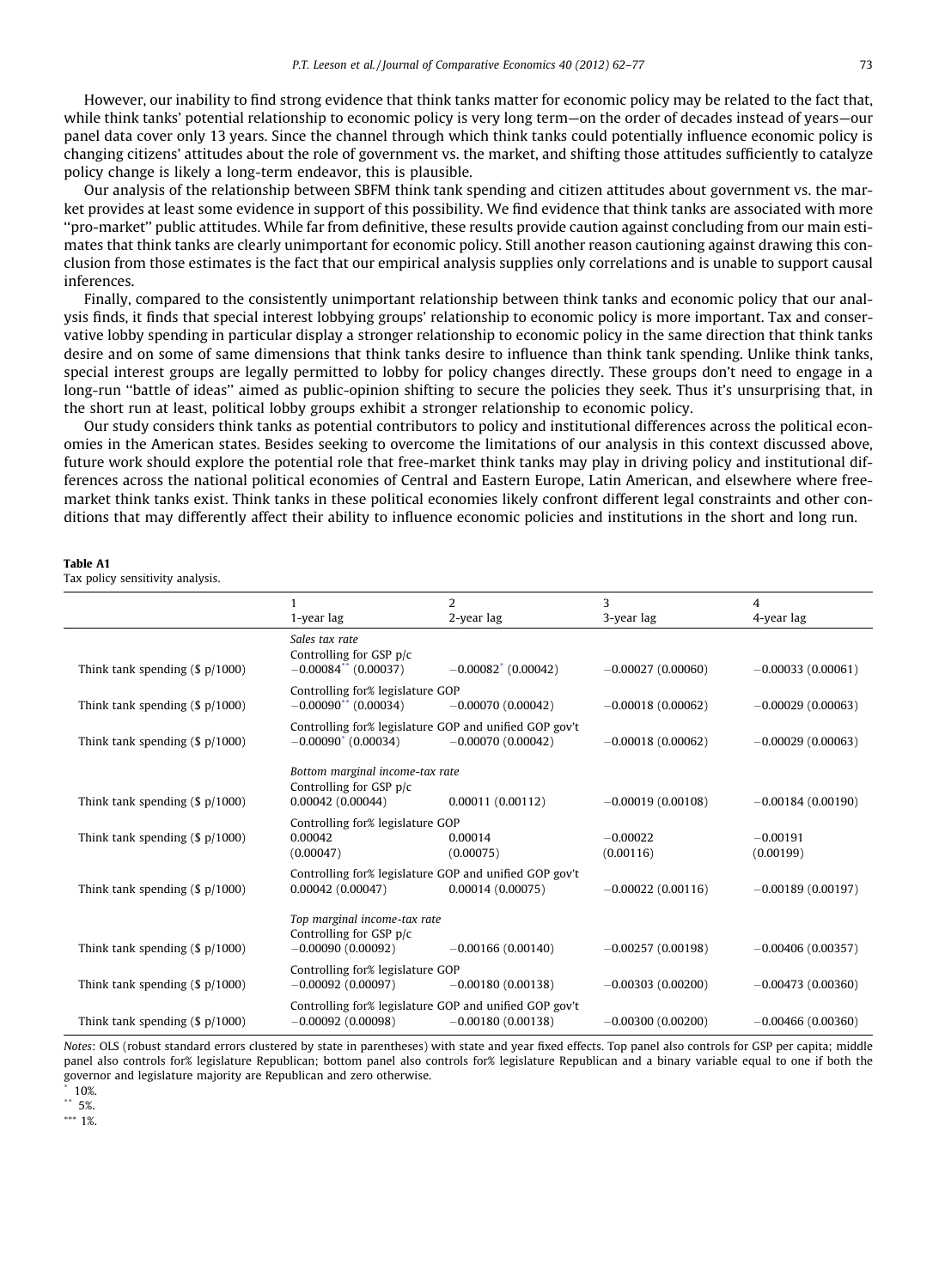## <span id="page-12-0"></span>Table A2

Spending policy sensitivity analysis.

|                                            | 1                                                                             | $\overline{2}$                                         | 3                   | 4                   |
|--------------------------------------------|-------------------------------------------------------------------------------|--------------------------------------------------------|---------------------|---------------------|
|                                            | 1-year lag                                                                    | 2-year lag                                             | 3-year lag          | 4-year lag          |
|                                            | Total government spending $(\$ p/c)$                                          |                                                        |                     |                     |
|                                            | Controlling for GSP p/c                                                       |                                                        |                     |                     |
| Think tank spending $(\$ p/1000)$          | $-0.05018(0.35257)$                                                           | $-0.05258(0.40412)$                                    | 0.21392(0.39372)    | 0.22636(0.40337)    |
|                                            | Controlling for% legislature GOP                                              |                                                        |                     |                     |
| Think tank spending $(\$ p/1000)$          | 0.21845                                                                       | $-0.55352$                                             | $-0.41331$          | $-0.31612$          |
|                                            | (0.52350)                                                                     | (0.49923)                                              | (0.51898)           | (0.58031)           |
|                                            |                                                                               | Controlling for% legislature GOP and unified GOP gov't |                     |                     |
| Think tank spending $(\$ p/1000)$          | 0.20713(0.51254)                                                              | $-0.54231(0.49917)$                                    | $-0.39398(0.52100)$ | $-0.30326(0.57726)$ |
|                                            |                                                                               |                                                        |                     |                     |
|                                            | Government spending on education $(\frac{1}{2} p/c)$                          |                                                        |                     |                     |
|                                            | Controlling for GSP p/c                                                       |                                                        |                     |                     |
| Think tank spending $(\frac{2}{3} p/1000)$ | $-0.05915(0.11929)$                                                           | $-0.11059(0.16403)$                                    | $-0.10642(0.18978)$ | $-0.19075(0.23009)$ |
|                                            | Controlling for% legislature GOP                                              |                                                        |                     |                     |
| Think tank spending $(\frac{2}{3} p/1000)$ | $-0.01129(0.22338)$                                                           | $-0.28487$ (0.17020)                                   | $-0.27824(0.19952)$ | $-0.33590(0.24932)$ |
|                                            |                                                                               | Controlling for% legislature GOP and unified GOP gov't |                     |                     |
| Think tank spending $(\$ p/1000)$          | $-0.00703(0.21914)$                                                           | $-0.28179(0.17085)$                                    | $-0.27547(0.19985)$ | $-0.33337(0.24760)$ |
|                                            |                                                                               |                                                        |                     |                     |
|                                            | Government spending on welfare $(\frac{e}{2} p/c)$<br>Controlling for GSP p/c |                                                        |                     |                     |
| Think tank spending $(\$ p/1000)$          | $-0.08374(0.24385)$                                                           | 0.07283(0.30181)                                       | 0.13111(0.27877)    | 0.32675(0.19638)    |
|                                            |                                                                               |                                                        |                     |                     |
|                                            | Controlling for% legislature GOP                                              |                                                        |                     |                     |
| Think tank spending $(\$ p/1000)$          | $-0.04768$                                                                    | $-0.00961$                                             | 0.04312             | 0.23964             |
|                                            | (0.22488)                                                                     | (0.28491)                                              | (0.27145)           | (0.19928)           |
|                                            |                                                                               | Controlling for% legislature GOP and unified GOP gov't |                     |                     |
| Think tank spending $(\$ p/1000)$          | $-0.05354(0.22494)$                                                           | $-0.00070(0.28205)$                                    | 0.06335(0.26540)    | 0.25844(0.19023)    |

Notes: OLS (robust standard errors clustered by state in parentheses) with state and year fixed effects. Top panel also controls for GSP per capita; middle panel also controls for% legislature Republican; bottom panel also controls for% legislature Republican and a binary variable equal to one if both the governor and legislature majority are Republican and zero otherwise.

#### 10%.

 $*$  5%.

 $***1\%$ .

## Table A3

Privatization policy sensitivity analysis.

|                                            |                                                                                             | $\mathfrak{D}$                                                                | 3                       | 4                       |
|--------------------------------------------|---------------------------------------------------------------------------------------------|-------------------------------------------------------------------------------|-------------------------|-------------------------|
|                                            | 1-year lag                                                                                  | 2-year lag                                                                    | 3-year lag              | 4-year lag              |
| Think tank spending $(\frac{2}{3} p/1000)$ | Number of government employees (p/1000)<br>Controlling for GSP $p/c$<br>$-0.00321(0.00249)$ | $-0.00472(0.00336)$                                                           | $-0.00458(0.00295)$     | $-0.00376(0.00229)$     |
|                                            |                                                                                             |                                                                               |                         |                         |
| Think tank spending $(\$ p/1000)$          | Controlling for% legislature GOP<br>$-0.00338$<br>(0.00270)                                 | $-0.00443$<br>(0.00328)                                                       | $-0.00438$<br>(0.00289) | $-0.00376$<br>(0.00228) |
| Think tank spending $(\frac{2}{3} p/1000)$ | $-0.00343(0.00272)$                                                                         | Controlling for% legislature GOP and unified GOP gov't<br>$-0.00438(0.00328)$ | $-0.00429(0.00290)$     | $-0.00349(0.00228)$     |
| Think tank spending $(\frac{2}{3} p/1000)$ | Government employee wages (\$)<br>Controlling for GSP $p/c$<br>0.00485(0.00729)             | 0.00832(0.01012)                                                              | 0.00945(0.01317)        | 0.01226(0.0153)         |
| Think tank spending $(\frac{2}{3} p/1000)$ | Controlling for% legislature GOP<br>0.00867                                                 | 0.00033                                                                       | 0.00122                 | 0.00515                 |
|                                            | (0.00834)                                                                                   | (0.01020)<br>Controlling for% legislature GOP and unified GOP gov't           | (0.01345)               | (0.01644)               |
| Think tank spending $(\$ p/1000)$          | 0.00843(0.00820)                                                                            | 0.00056(0.01018)                                                              | 0.00149(0.01349)        | 0.00515(0.01647)        |

Notes: OLS (robust standard errors clustered by state in parentheses) with state and year fixed effects. Top panel also controls for GSP per capita; middle panel also controls for% legislature Republican; bottom panel also controls for% legislature Republican and a binary variable equal to one if both the governor and legislature majority are Republican and zero otherwise.  $*$  10%;  $**$  5%; \*\*\* 1%.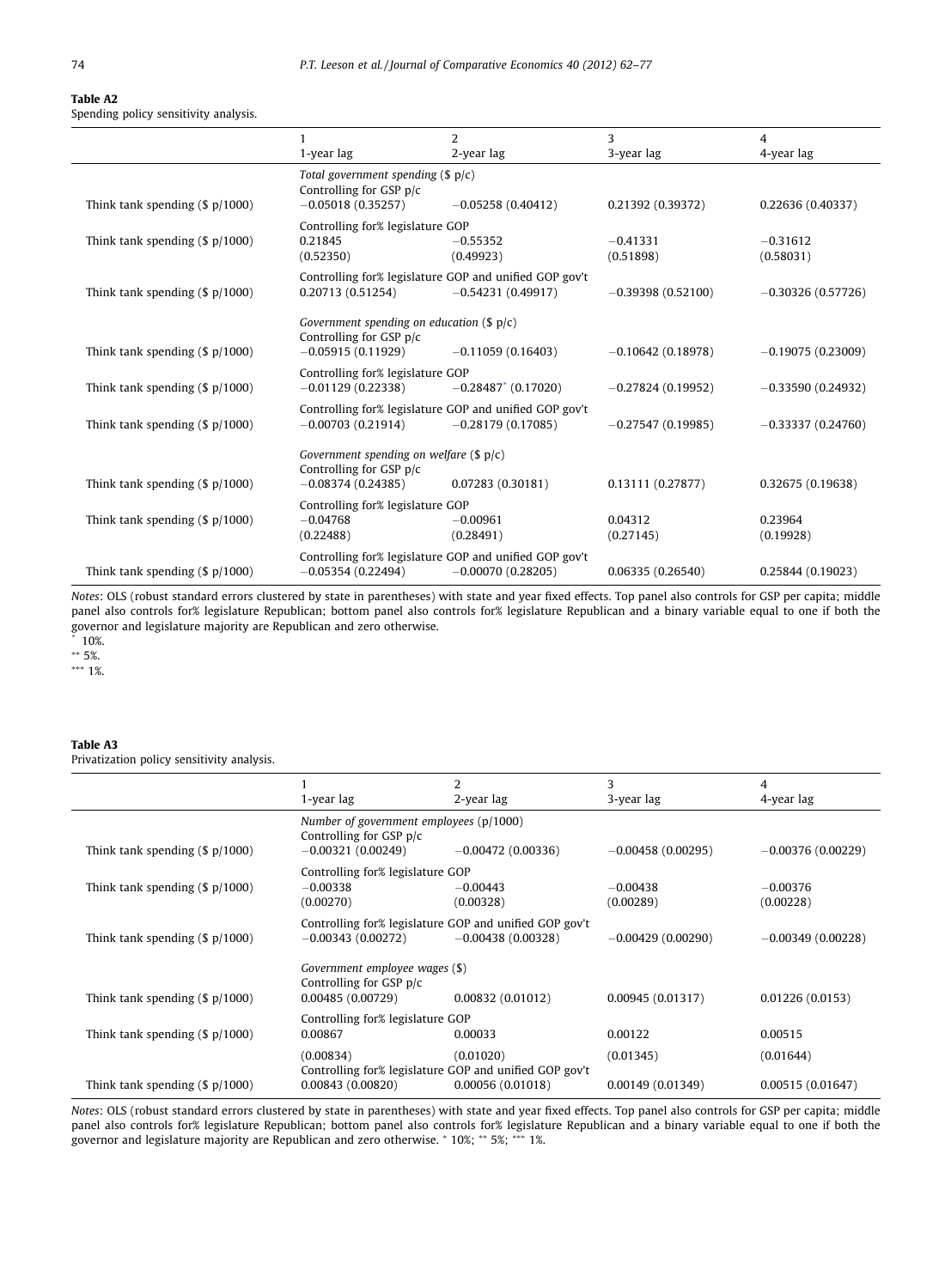## <span id="page-13-0"></span>Table A4

Summary statistics.  $\overline{a}$ 

|                                                      | Observations | Mean    | Std. dev. | Min     | Max       |
|------------------------------------------------------|--------------|---------|-----------|---------|-----------|
| Think tank spending $(\$ p/1000)$                    | 597          | 100.24  | 130.59    | 0.00    | 1449.73   |
| Sales tax rate (%)                                   | 650          | 4.76    | 1.85      | 0.00    | 7.25      |
| Bottom marginal income-tax rate (%)                  | 650          | 2.09    | 1.68      | 0.00    | 6.00      |
| Top marginal income-tax rate (&)                     | 650          | 5.18    | 3.14      | 0.00    | 12.00     |
| Total government spending $(\frac{e}{2} p/c)$        | 650          | 4420.64 | 1407.58   | 2525.81 | 14,168.52 |
| Government spending on education $(\frac{2}{3} p/c)$ | 650          | 1516.09 | 445.02    | 531.97  | 3649.68   |
| Government spending on welfare $(\frac{1}{2} p/c)$   | 650          | 1041.48 | 387.40    | 160.53  | 2399.97   |
| Number of government employees (p/1000)              | 650          | 20.20   | 7.43      | 9.78    | 56.64     |
| Government employee wages (\$)                       | 650          | 59.79   | 24.03     | 32.64   | 195.68    |
| Tax lobby spending $(\$ p/1000)$                     | 133          | 25.54   | 70.56     | 0.01    | 637.28    |
| Liberal lobby spending $(\$ p/1000)$                 | 286          | 76.90   | 173.07    | 0.01    | 1582.95   |
| Conservative lobby spending $(\frac{2}{3} p/1000)$   | 282          | 102.33  | 294.94    | 0.00    | 2332.43   |
| Public union lobby spending $(\frac{2}{3} p/1000)$   | 336          | 235.91  | 397.27    | 0.00    | 4296.91   |
| Trade union lobby spending $(\frac{2}{3} p/1000)$    | 338          | 165.08  | 212.95    | 0.09    | 2405.08   |
| Percent legislature GOP                              | 637          | 30.14   | 26.30     | 0.09    | 87.60     |
| Unified GOP Government Dummy                         | 637          | 0.28    | 0.45      | 0.00    | 1.00      |
| Tax Attitudes Index                                  | 436          | 0.60    | 0.07      | 0.33    | 0.87      |
| Welfare Attitudes Index                              | 451          | 0.33    | 0.06      | 0.11    | 0.59      |
| Intervention Attitudes Index                         | 312          | 0.52    | 0.09      | 0.33    | 0.78      |
| Overall Attitudes Index                              | 452          | 0.38    | 0.05      | 0.16    | 0.71      |
| $GSP$ $p/c$                                          | 650          | 37,905  | 8854      | 20,813  | 73,018    |

## Table A5

SBFM think tanks.

| Alabama         | Alabama Policy Institute                        | 1989 |
|-----------------|-------------------------------------------------|------|
| Arizona         | Goldwater Institute                             | 1988 |
| Arkansas        | Arkansas Policy Foundation                      | 1995 |
| Colorado        | Independence Institute                          | 1985 |
| Connecticut     | Yankee Institute for Public Policy Studies      | 1987 |
| Florida         | <b>James Madison Institute</b>                  | 1987 |
| Georgia         | Georgia Public Policy Foundation                | 1991 |
| Hawaii          | Grassroot Institute of Hawaii                   | 2001 |
| <b>Illinois</b> | Illinois Policy Institute                       | 2002 |
| Indiana         | Indiana Policy Review Foundation                | 1989 |
| Iowa            | Public Interest Institute                       | 1998 |
| Kansas          | Kansas Policy Institute <sup>a</sup>            | 1997 |
| Kentucky        | Bluegrass Institute for Public Policy Solutions | 2003 |
| Louisiana       | Pelican Institute for Public Policy             | 2008 |
| Maine           | Maine Public Policy Institute                   | 2001 |
|                 | Maine Heritage Policy Center                    | 2002 |
| Maryland        | Maryland Public Policy Institute                | 2001 |
|                 | Calvert Institute for Policy Research           | 1996 |
| Massachusetts   | Pioneer Institute for Public Policy Research    | 1988 |
| Michigan        | Mackinac Center for Public Policy               | 1987 |
| Minnesota       | Center of the American Experiment               | 1990 |
| Mississippi     | Mississippi Center for Public Policy            | 2004 |
| Missouri        | Center for Ethics and the Free Market           | 2003 |
| Montana         | Montana Policy Institute                        | 2008 |
| Nebraska        | Platte Institute for Economic Research          | 2007 |
| Nevada          | Nevada Policy Research Institute                | 1991 |
| New Hampshire   | Josiah Bartlett Center for Public Policy        | 1993 |
| New Mexico      | Rio Grande Foundation                           | 2000 |
| New York        | Public Policy Institute of New York State       | 1981 |
| N. Carolina     | John Locke Foundation                           | 1990 |
| North Dakota    | North Dakota Policy Council                     | 2007 |
| Ohio            | Buckeye Institute for Public Policy Solutions   | 1994 |
| Oklahoma        | Oklahoma Council of Public Affairs, Inc.        | 1993 |
| Oregon          | Cascade Policy Institute                        | 1991 |
| Pennsylvania    | Commonwealth Foundation                         | 1988 |
| Rhode Island    | Ocean State Policy Research Institute           | 2007 |
| S. Carolina     | South Carolina Policy Council                   | 1986 |
| South Dakota    | Great Plains Public Policy Institute            | 2007 |
| Tennessee       | Tennessee Center for Policy Research            | 2005 |
| Texas           | Texas Public Policy Foundation                  | 1989 |
|                 | <b>Texas Conservative Coalition</b>             | 1985 |
|                 | Lone Star Foundation                            | 1996 |
|                 | Liberty Institute                               | 1972 |
|                 |                                                 |      |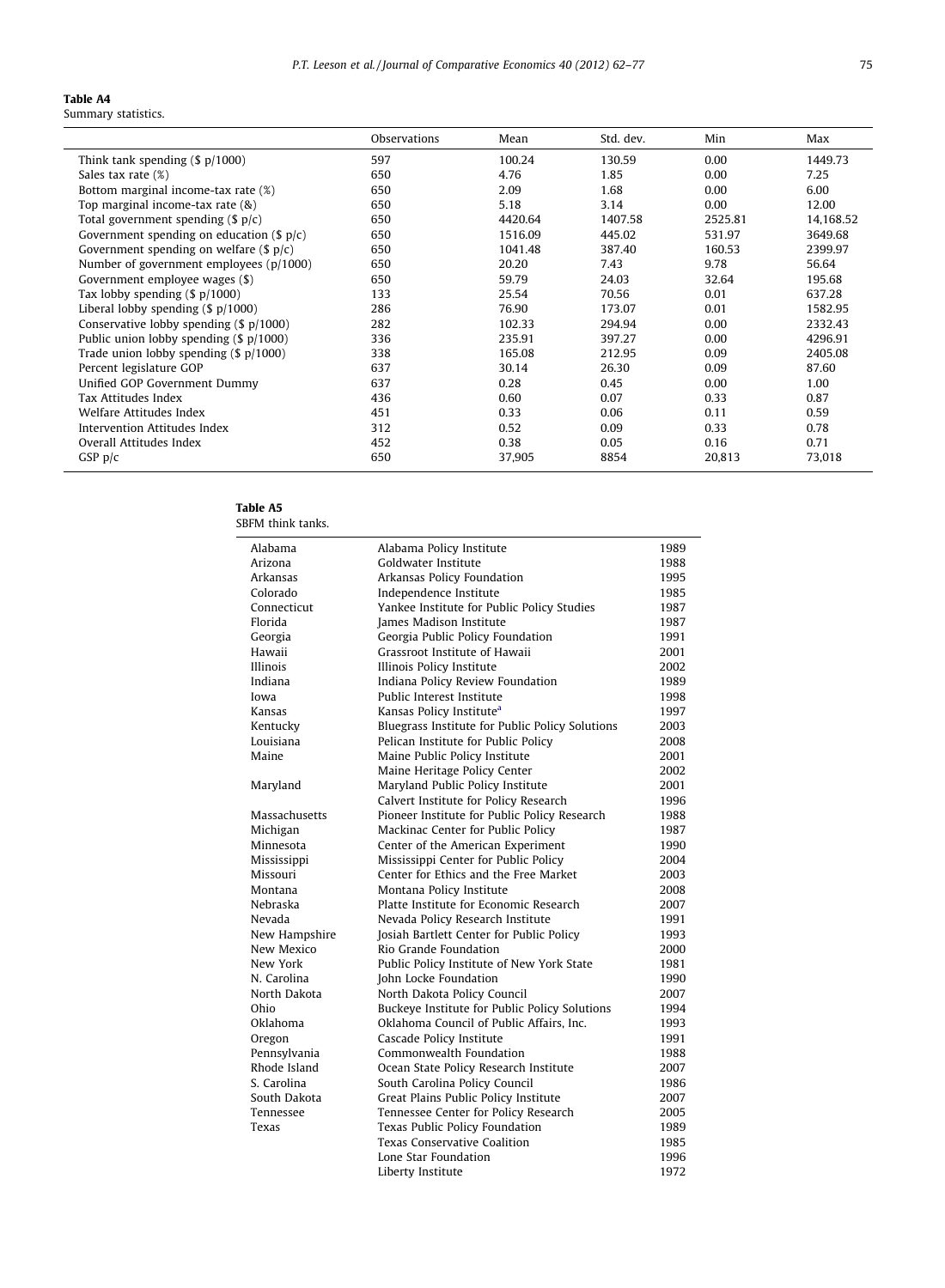<span id="page-14-0"></span>

| Utah          | Sutherland Institute                         | 1995 |
|---------------|----------------------------------------------|------|
| Vermont       | Ethan Allen Institute                        | 1993 |
| Virginia      | Thomas Jefferson Institute for Public Policy | 1996 |
| Washington    | Washington Policy Center                     | 1997 |
|               | Evergreen Freedom Foundation                 | 1991 |
| West Virginia | Public Policy Foundation of West Virginia    | 2007 |
| Wisconsin     | Wisconsin Policy Research Institute          | 1987 |
| Wyoming       | Wyoming Liberty Group                        | 2008 |

<sup>a</sup> Formerly Flint Hills Center for Public Policy.

**b** Formerly Free Market Foundation.

#### Acknowledgments

We thank the editor and two anonymous referees for helpful comments and suggestions and the State Policy Network and numerous think tanks for providing us with data. Leeson also thanks the Becker Center on Chicago Price Theory at the University of Chicago and the Mercatus Center at George Mason University where parts of this work were conducted.

#### Appendix A. GSS questions for tax attitudes index

1. Do you consider the amount of federal income tax which you have to pay as too high, about right, or too low? 2. If the government had a choice between reducing taxes or spending more on social programs like health care, social security, and unemployment benefits, which do you think it should do? 3. Generally, how would you describe taxes in America today. ... First, for those with high incomes, are taxes much too high, too high, about right, too low, or much too low. Next, for those with middle incomes, are taxes. ... Lastly, for those with low incomes, are taxes...? 4. On the whole, do you think it should or should not be the government's responsibility to reduce income differences between the rich and poor? [options: definitely should be; probably should be; probably should not be; definitely should not be]. 5. Some people think that the government in Washington ought to reduce the income differences between the rich and the poor, perhaps by raising the taxes of wealthy families or by giving income assistance to the poor. Others think that the government should not concern itself with reducing this income difference between the rich and the poor. Here is a card with a scale from 1 to 7. Think of a score of 1 as meaning that the government ought to reduce the income differences between rich and poor, and a score of 7 meaning that the government should not concern itself with reducing income differences. What score between 1 and 7 comes closest to the way you feel? 6. What is your opinion of the following statement? It is the responsibility of the government to reduce the differences in income between people with high incomes and those with low incomes. [options: strongly agree; agree; neither; disagree; strongly disagree]. 7. Do you agree or disagree that differences in income in America are too large? [options: strongly agree; agree; neither; disagree; strongly disagree]. 8. Do you agree or disagree that it is the responsibility of the government to reduce the differences in income between people with high incomes and those with low incomes? [options: strongly agree; neither; disagree; strongly disagree]. 9. Do you think that people with high incomes should pay a larger share of their income in taxes than those with low incomes, the same share, or a smaller share? [options: much larger; larger; same; smaller; much smaller].

#### Appendix B. GSS questions for welfare attitudes index

1. On the whole, do you think it should or should not be the government's responsibility to provide health care for the sick? [options: definitely should be; probably should be; probably should not be; definitely should not be]. 2. Are we spending too much, too little, or about the right amount on improving and protecting the nation's health? 3. Listed below are various areas of government spending. Please indicate whether you would like to see more or less government spending [on health]. Remember that if you say "much more," it might require a tax increase to pay for it. [options: spend much more; spend more; spend same; spend less; spend much less]. 4. Indicate whether you would like to see more or less government spending in the area of mental health care. Remember that if you say ''much more,'' it might require a tax increase to pay for it. [options: spend much more; spend more; spend same; spend less; spend much less]. 5. Are we spending too much, too little, or about the right amount on welfare? [options: spend much more; spend more; spend same; spend less; spend much less]. 6. Indicate whether you would like to see more or less government spending [on unemployment benefits]. Remember that if you say ''much more,'' it might require a tax increase to pay for it. [options: spend much more; spend more; spend same; spend less; spend much less]. 7. On the whole, do you think it should or should not be the government's responsibility to provide a decent standard of living for the unemployed. [options: definitely should be; probably should be; probably should not be; definitely should not be]. 8. Indicate whether you would like to see more or less government spending [on retirement benefits]. Remember that if you say ''much more,'' it might require a tax increase to pay for it. [options: spend much more; spend more; spend same; spend less; spend much less]. 9. On the whole, do you think it should or should not be the government's responsibility to provide a decent standard of living for the old. [options: definitely should be; prob-